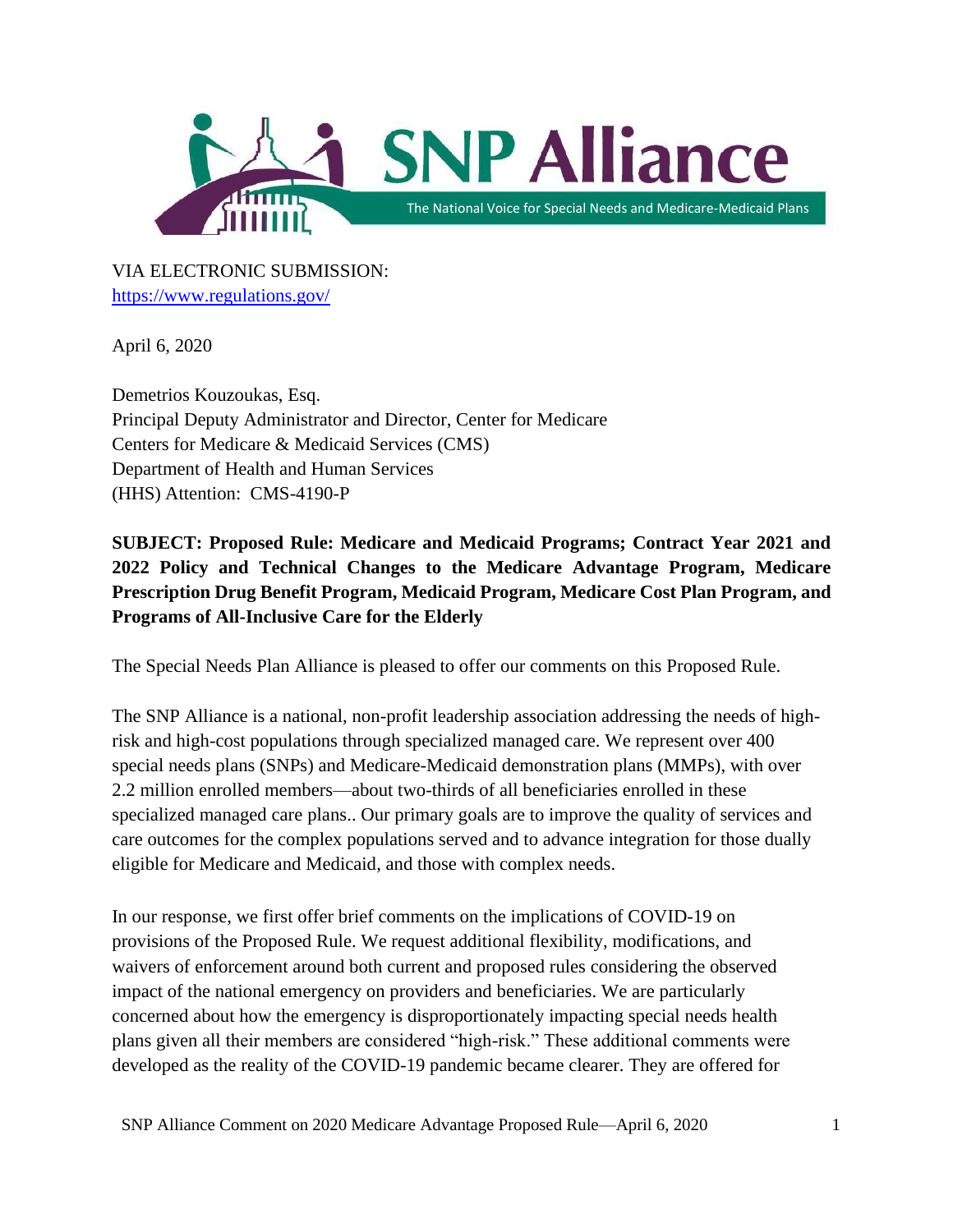consideration by CMS to help address near-term and longer-term implications facing SNPs, MMPs, beneficiaries, and providers. We then identify specific sections where we offer comments using page numbers and section titles.

## **Our comments on the Proposed Rule are divided into four parts:**

- **1. Specific COVID-19 Considerations for SNPs and MMPs**
- **2. Summary of SNP Alliance Rule Recommendations**
- **3. Detailed Rule Recommendations**
- **4. Conclusion**

*Please note that in addition to including our recommendations in our commentary, our recommendations are listed at the bottom of each section or subsection.* 

## **PART I. SPECIFIC COVID-19 CONSIDERATIONS FOR SNPS & MMPS**

We recognize that this Proposed Rule was written prior to the COVID-19 pandemic and prior to the President declaring a national emergency. During the comment period we have seen events unfold that are upending lives and impacting our entire society. We have seen how all providers across the spectrum are needing to quickly re-work normal processes and standards of practice to respond to the virus. SNPs and MMPs have also been reporting how they have restrictions or simply cannot perform usual processes and practices around care coordination, preventive and wellness care, and follow-up support—given state mandates, clinical or organizational directives, and federal guidance that are designed to stop the spread of the virus and protect the public.

Most of these at-risk individuals cannot endure weeks of self-quarantine on their own. Their economic vulnerabilities exacerbate the negative effect of their ongoing medical conditions or behavioral health challenges. Many elderly and at-risk individuals do not have access to a smart phone or computer, and therefore virtual visual visits are not a viable solution. Providers and plans are working to reach individuals in any way possible, including making telephone calls. The frail elderly person who lives alone is especially vulnerable. These are but a few of the observed changes that are impacting special needs individuals and the plans and providers trying to serve them.

SNP and MMP enrollment are entirely comprised of individuals who are most at-risk of COVID-19 serious infections and its most severe complications. Most beneficiaries are dually eligible, with multiple underlying chronic and disabling conditions and high social determinant of health (SDOH) risk factors. The impact will fall disproportionately on these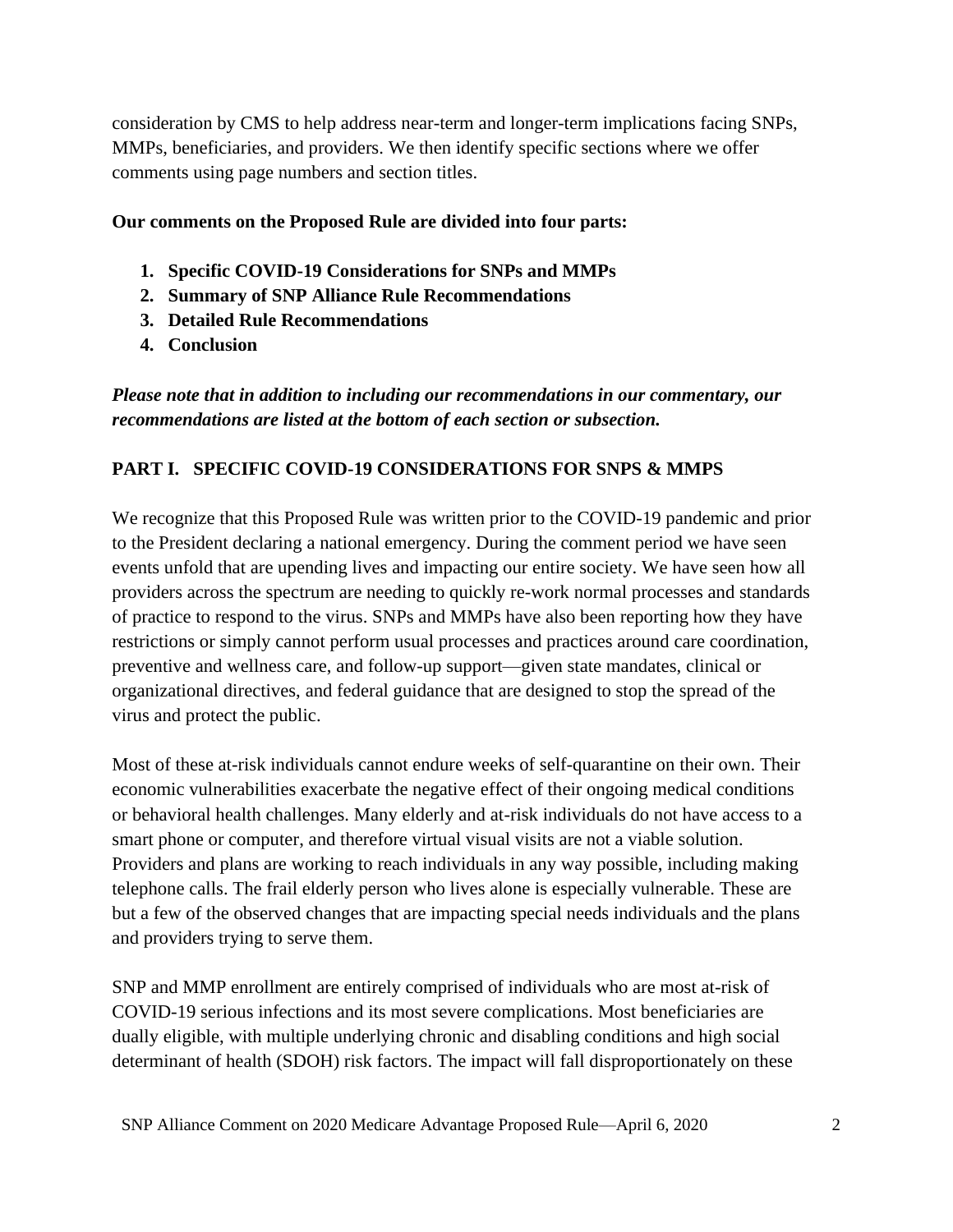people and on these types of plans.

We recognize the significant impact that this virus is having on beneficiaries, providers, and health plans. This is not business as usual, and—as much as we can forecast the rest of 2020 and into 2021 and beyond—the impact will continue to be felt. We have taken a second look at the proposed rule and identify where modifications will need to be made considering this national emergency. We offer these in the spirit of trying to address near-term and longerterm effects. Clearly the COVID-19 pandemic is a public health emergency that must be included in the definition of "extreme and uncontrollable circumstances."

Recognizing that the wave of societal impacts and burdens from this virus on providers and the delivery system will vary in timing and intensity, we recommend that CMS provide flexibility around when normal processes and operations must resume. The current timeframe listed in the Medicare Managed Care Manual regarding disasters is 30 days after declaration of the end to the national emergency. However, we are all observing in real time that the incidence and prevalence of COVID-19 is not uniform. The impact on the delivery system is likewise uneven. Hot spots have emerged, but new regions are being affected; it is hard to predict when or if the disease will overtake each state. Therefore, it's unlikely that all necessary components of the delivery system that are required by people with complex and varied conditions will be able to resume regular operations at the same time. This timeframe needs to be modified to take into account regional variation in impact and remaining capacity. We recommend that CMS revise the timeframe to conform to state or local public health emergency declarations, and when the "all clear" signal is issued, then the clock can begin. For an emergency of this scale and scope it is highly unlikely that operations will be up and running as normal in one month.

| <b>Recommendation:</b> | The SNP Alliance recommends that CMS revise its definition of<br>extreme and unusual circumstances to include a broader set of events<br>that go beyond natural disasters and that may not always be tied to<br>federal declaration invoking FEMA.<br>The revised definition should recognize, federal, state, and<br>local public health emergencies and apply uniform |
|------------------------|-------------------------------------------------------------------------------------------------------------------------------------------------------------------------------------------------------------------------------------------------------------------------------------------------------------------------------------------------------------------------|
|                        | requirements or parameters to ensure that requirements are<br>waived, exempted, or applied consistently across the country in<br>situations that substantially impact beneficiaries, providers,<br>and community resources.                                                                                                                                             |
| <b>Recommendation:</b> | The SNP Alliance recommends that CMS extend the timeline for when<br>normal operations and processes must resume to at least 90 or 120 days<br>following the resolution of the pandemic, per the Centers for Disease<br>Control.                                                                                                                                        |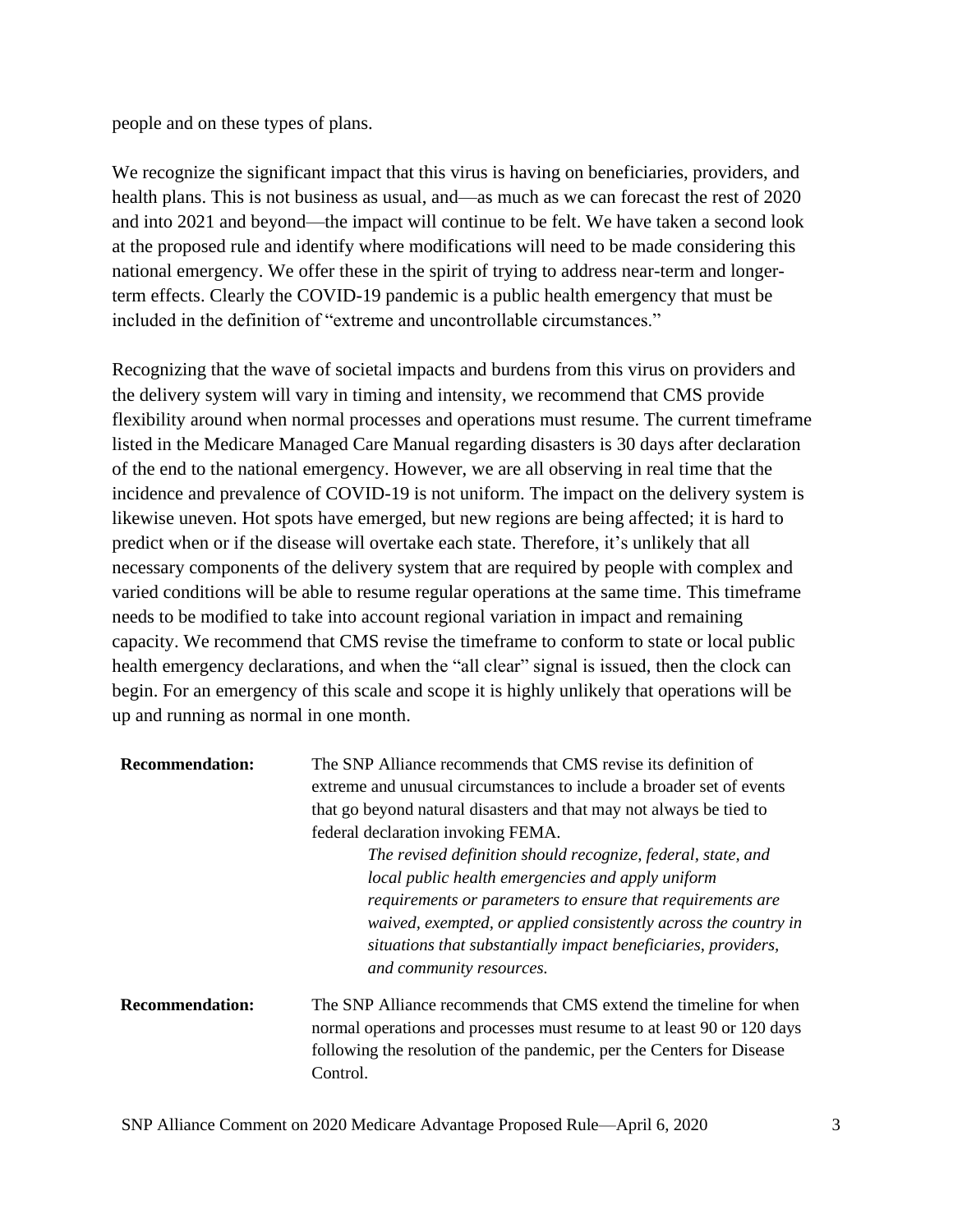## **PART 2. SUMMARY OF RULE RECOMMENDATIONS**

The SNP Alliance will be making recommendations on the following topics:

- Special Supplemental Benefits for the Chronically Ill (SSBCI) (P. 4)
- Improvements to Care Management Requirements for Special Needs Plans (SNPs) (P. 5)
- Contracting Standards for Dual Eligible Special Needs Plan (D-SNP) Look-Alikes (P. 10)
- Out-of-Network Telehealth at Plan Option (P. 14)
- Medicare Advantage (MA) and Part D Prescription Drug Program Quality Rating System (P. 15)
- Medical Loss Ratio (MLR) (P. 26)
- Medicare Advantage (MA) and Cost Plan Network Adequacy (P. 27)
- Past Performance (P. 30)
- Special Election Periods (SEPs) for Exceptional Conditions (P. 31)
- Requirements for Medicare Communications and Marketing (P. 32)

# **PART 3. DETAILED RULE COMMENTS**

## **II. Implementation of Certain Provisions of the Bipartisan Budget Act of 2018 (page 9011)**

**A. Special Supplemental Benefits for the Chronically Ill (SSBCI) (§ 422.102) (pages 9011, 9041, 9103)**

## *Summary of Changes:*

*CMS has added a definition of "chronically-ill enrollee" in §422.102(f) to implement a congressional amendment to section 1852(a)(3) of the Act to authorize plans to provide additional supplemental benefits, defined the parameters around the purpose and eligibility of these benefits, and waived uniformity requirements.* 

# **SNP Alliance Comments**:

SNP Alliance supports CMS' intention to provide plans with flexibility in the delivery of special supplemental benefits for the chronically ill. These benefits will offer additional opportunities to meet the needs of SNP and MMP populations. We appreciate CMS' intent to publish a nonexhaustive list of complex chronic conditions and the flexibility described for plans to identify those who can most benefit from their tailored SSBCI services. We applaud the focus on function of the beneficiary rather than medical or health status improvement alone. This provides the important opportunity to SNPs and MMPs to serve their populations—as most individuals enrolled have multiple chronic conditions that restrict functional ability. Having more options to address these functional issues is welcomed.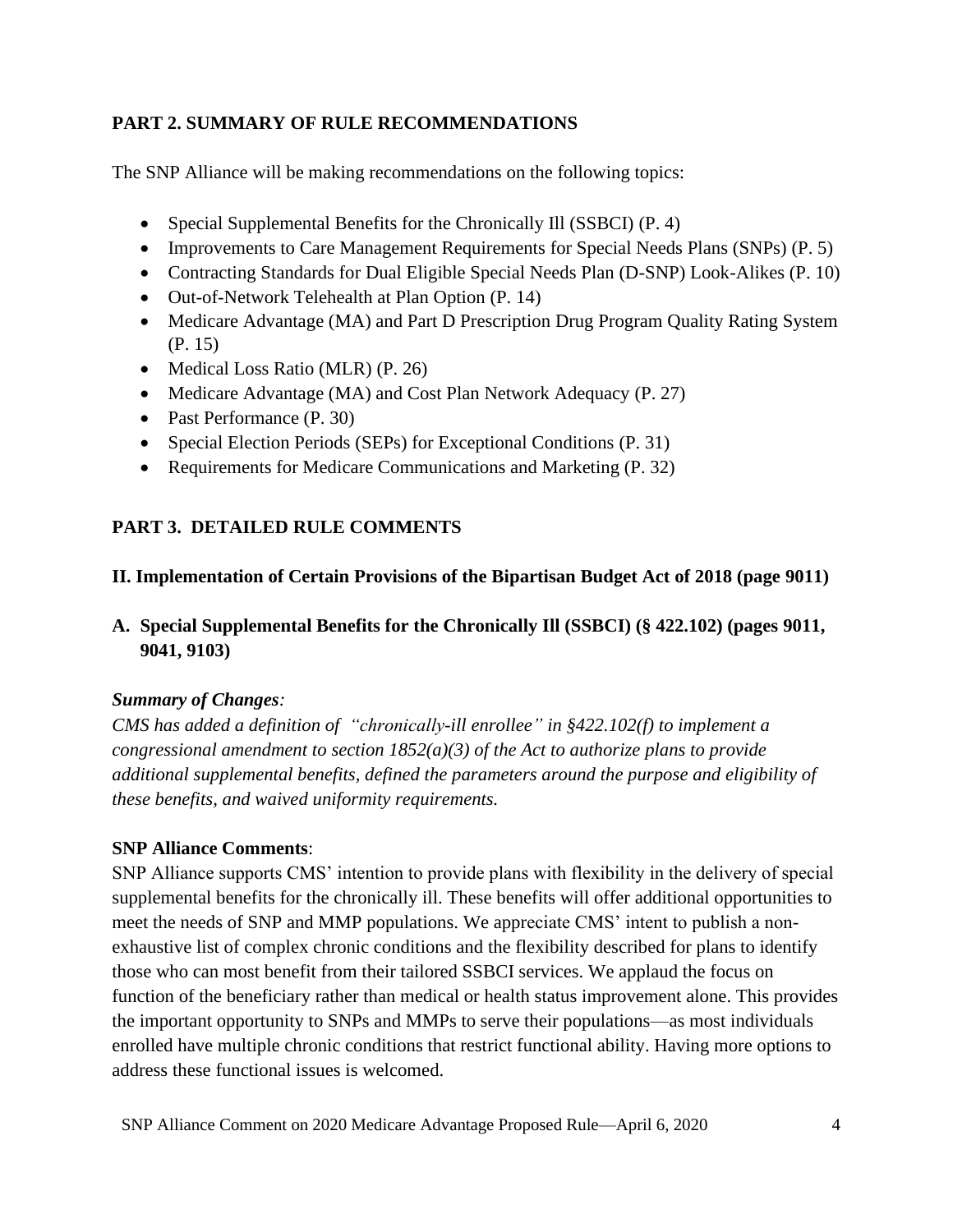Additionally, we appreciate CMS' recognition that plans will incur a non-zero, nonadministrative cost for these SSBCI and that these services can be included in the Medical Loss Ratio and other calculations.

We also ask that CMS devote resources and ensure consistent, timely, and accurate information to beneficiaries about these SSBCI to:

- Educate the public through a variety of media, including the Medicare Plan Finder, about these special supplemental benefits—but ensure that consumer information displayed makes it very clear what the criteria are (as set by the plan) for receiving these benefits and how/when they can be received;
- Include SSBCI beneficiary costs, if any, in the out of pocket costs estimates on the MPF and any other cost implication related to these benefits, so that it provides more accurate and complete information to the beneficiary
- **Recommendation:** The SNP Alliance recommends CMS Allow plans to identify beneficiaries who could benefit from access to SSBCI beyond a list of chronic medical conditions to recognize chronic mental health and disability needs, as long as the statutory definition of "chronically ill" is met.
- **Recommendation:** The SNP Alliance recommends CMS allow plans to target and tailor some services/benefits to address social risk factors—issues such as homelessness and food insecurity drastically impact the ability to maintain or improve health and function, and to follow-through on treatment recommendations for chronic conditions.

# **B. Improvements to Care Management Requirements for Special Needs Plans (SNPs) (§ 422.101) (page 9013)**

## *Summary of Changes:*

*CMS has added five new requirements to SNPs pertaining to their Model of Care and care management processes. Though statute mandates some of this for C-SNPs but does not address other SNP types, CMS is proposing to apply additional requirements to all SNP types.*

## **SNP Alliance Comments:**

We **do not** recommend that CMS proceed with applying the new Model of Care (MOC) and care management requirements to D-SNPs or I-SNPs. This action is not required by statute, does not take into account the robust guidelines already in place specifying expectations for MOC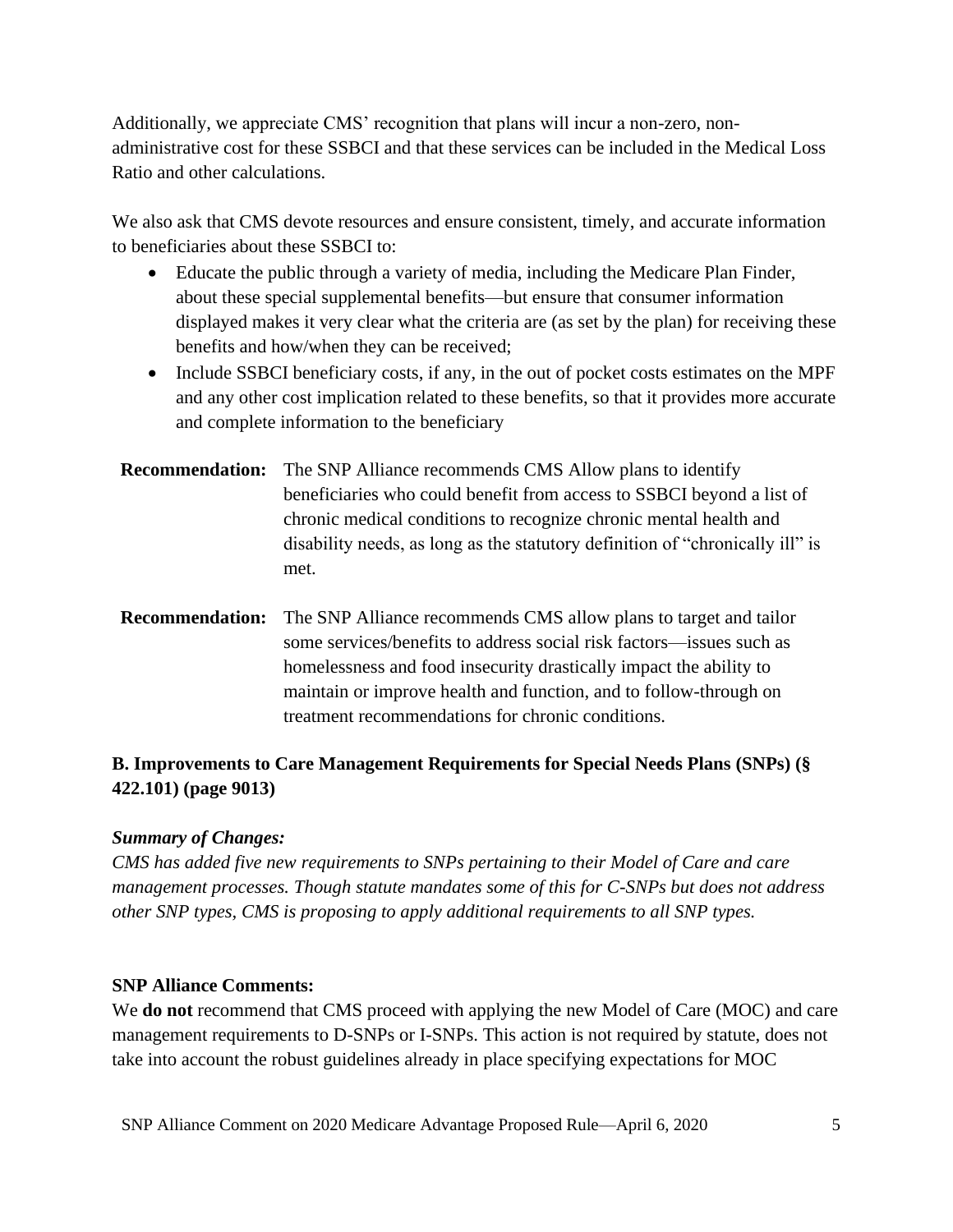processes by plans, and would be burdensome with uncertain added value, even without the current crises. Furthermore, given the challenges of the COVID-19 pandemic, we propose that such is not an appropriate time to add new requirements that are not mandated by statute.

We have reviewed the complete set of statutory requirements around enhanced care management (now commonly referred to by CMS as *Model of Care* requirements) and the 2020 MOC scoring guidelines as issued by NCQA. These guidelines have been expanded and implemented for many years, and they apply to all SNPs already. SNPs of all types already have to provide extensive information on their MOCs and follow these care management processes throughout the year(s) for their SNP members. SNPs of all types have already developed processes and practices for all the areas mentioned in the Proposed Rule. The NCQA MOC, review, and scoring guidelines already comprehensively cover the coordination of care, provider, and quality requirements outlined. Furthermore, CMS audits include review of performance by SNPs on these processes.

Producing the MOC written document and enhanced care management processes involves extensive effort and multiple disciplines and staff expertise within the special needs health plan. The current benchmarks already in place clearly outline expectations for performance on each element and factor. Plans must meet 70% overall rating of performance to receive approval.

Frankly, we are unclear about the need for additional requirements—even for C-SNPs, though we recognize that statute mandates some action be taken for these types of plans. However, the current NCQA review process and MOC scoring guidelines represent extensive review and oversight of all SNPs. This is already well-established. There is no need to apply more requirements on these items and place additional burden on these plans that are trying to address the needs of our most vulnerable. As a reminder, none of these MOC requirements are placed on general Medicare Advantage (MA) plans.

Current requirements for all SNP types already include:

- four requirements regarding Health Risk Assessment (HRA),
- five requirements regarding Individualized Care Plan (ICP),
- four requirements regarding Interdisciplinary Care Team,
- six requirements regarding Care Transitions,
- four requirements regarding Provider Network,
- six requirements regarding use of Clinical Practice Guidelines and Care Transition Protocols,
- four requirements regarding MOC Training for Providers,
- four requirements regarding MOC Quality Performance Improvement Plan,
- five requirements regarding Health Outcomes and Measurable Goals,
- four requirements regarding Ongoing Performance Improvement Evaluation of the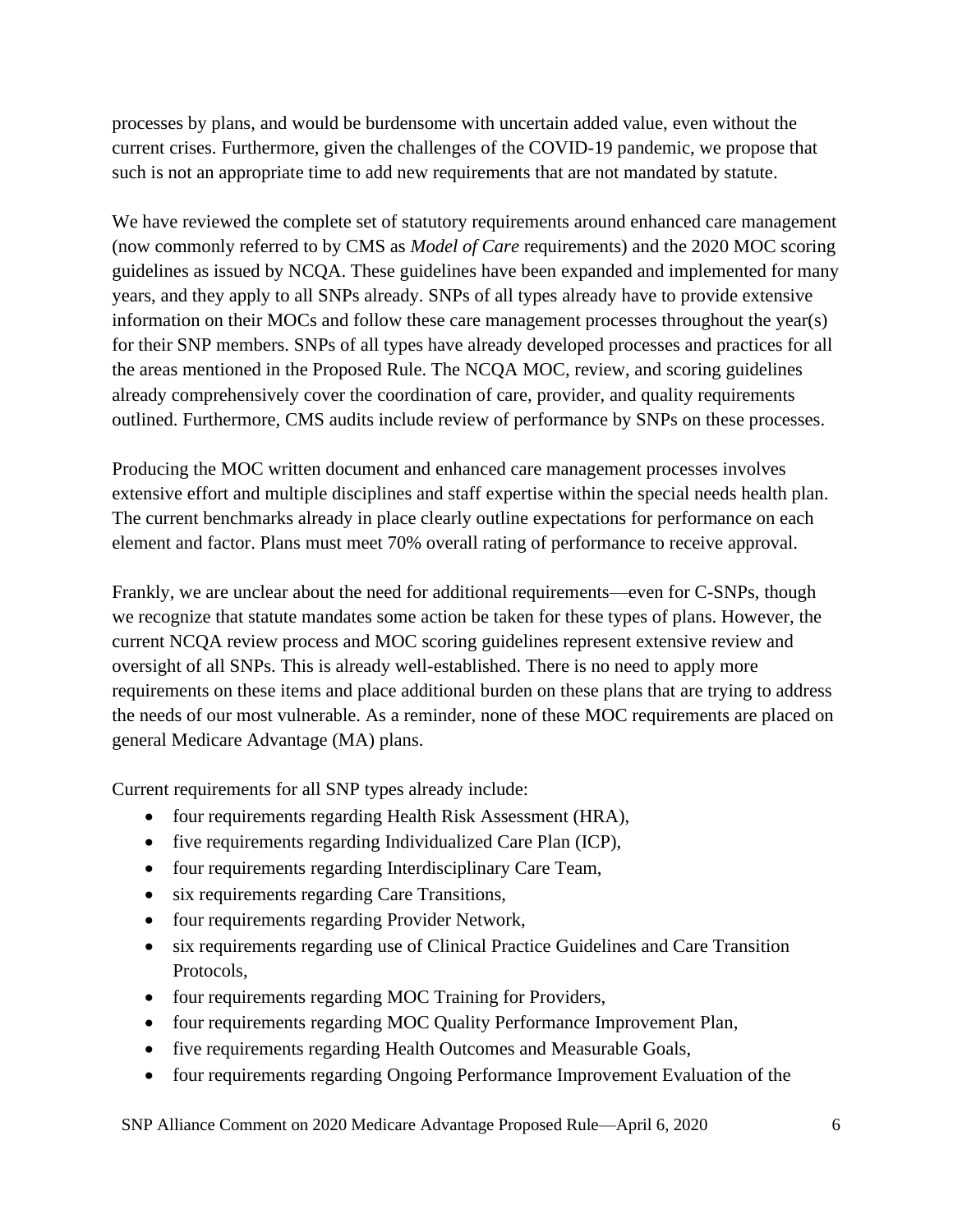MOC, **and**

• many additional requirements regarding staffing, providers, patient experience, identifying and stratifying individuals and sub-populations, dissemination of performance results.

# **Therefore, we recommend that these requirements be set aside for D-SNPS and I-SNPs entirely.**

We understand that the statute requires new attention on specific elements and factors for C-SNPs as directed by Congress. However, many of the new requirements, such as face-to-face visits, additional access to specialty providers on IDTs, and fulfillment of the previous year's MOC goals will be challenging to meet in 2020 given the COVID-19 changes in healthcare delivery, access, and bandwidth of providers. Providers and plans appreciate CMS offering added flexibility around telehealth visits during this time, but capacity to conduct some activities such as preventive and wellness screenings will still be sorely limited. We see that the most vulnerable populations are most impacted—even access to a landline or track phone is difficult. Individuals who lack a permanent address may have moved in with friends or relatives and finding them is very difficult. We ask that CMS please take this into account and strive to reduce the burden on C-SNPs. Additional burdens placed on staff, providers, and beneficiaries at this time is counterproductive.

In the interim two years, **we recommend CMS provide clarification on how the new care management requirements differ from existing guidelines for C-SNPs** in 2022, recognizing that the current MOC factors and elements in NCQA guidelines and MOC review scoring factors *already provide detailed specifications for C-SNPs to comply with, which address HRA, IDT, ICP, and quality issues*. There is already a robust benchmark applied to performance as mentioned: 70% out of 100% compliance based on NCQA independent reviews is required. Clarification is needed to understand what would be different from what is followed now. We address each of the proposed requirements for C-SNPs below.

*Interdisciplinary Care Team – C-SNP* enrollees are diverse, have multiple chronic conditions in addition to a primary severe and disabling condition, as well as behavioral health, social support, and other medical needs. The exacerbation of one condition or disease impacts others. Their care management is not static and must evolve as needs changes. The types of providers, clinicians, case workers, community-based and home care support staff, varies throughout the year depending on need. An assessment and ICP, done even a few months ago, with a set of practitioners or service staff informed of the plan of care, may not be relevant today. In this fluid situation, particularly for the highest risk members, it is usually a care manager or coordinator who works with a principle provider that is most central to the current need and priority issue of the member. Plans already promote the identification of providers from disciplines and services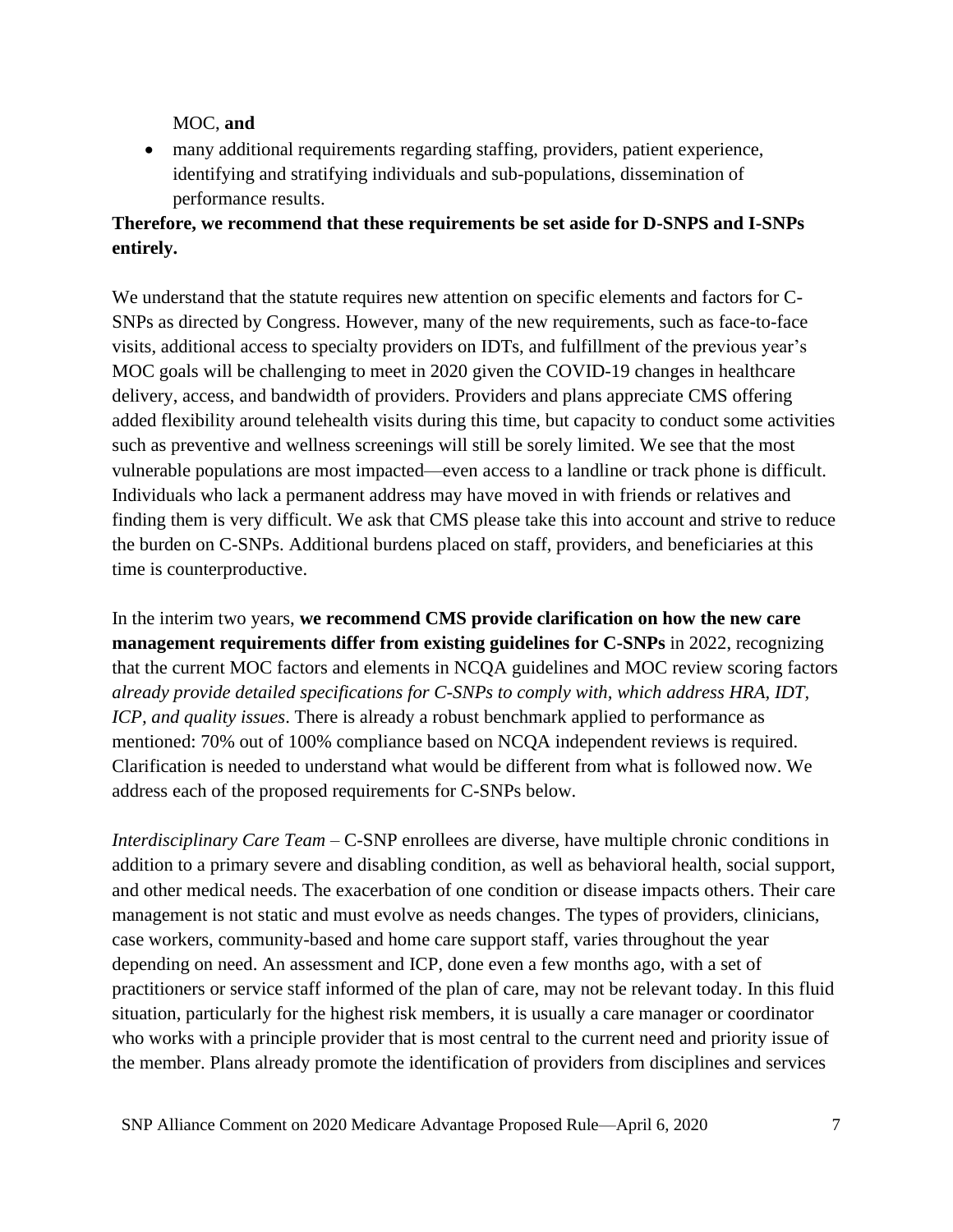that are most relevant to the member's needs. The "new" requirement for C-SNPs around IDT and provider expertise seems to restate what already occurs and is outlined in the MOC existing guidelines. We ask CMS to clarify the difference.

*Face to Face Encounters* – Many plans already work to conduct annual face-to-face encounters with members around the HRA. As we understand the Proposed Rule, any face-to-face encounter during the course of the year would be sufficient to meet the new requirement, even if it did not involve conducting the HRA. The PR provides examples, such as the annual wellness visit, home health care visits, etc. These visits involve different diagnostic and therapeutic processes and focus on specific conditions or have specific purposes. They may not involve assessment of functional status, cognitive status, emotional status or other domains—even if this would be desirable. Therefore, we are wondering if the additional requirement simply asks the plan to document that someone from the provider or plan has seen the individual in person or through a telehealth encounter within the previous year. We further understand that any clinician, therapist, health care worker, health educator, or paid caregiver could be considered part of the IDT and their documented encounter with the member meets this requirement. If this is the intent, it would help to clarify that. This would then indicate that the plan is expected to set up tracking and documentation requests of all types of providers of service to each member—some services which may be outside of the network or lack sufficient reporting capability. From the examples, it seems clear this is not specific to HRA completion—but in any case, CMS should specify expected actions when members refuse, cannot be reached or are unable to participate via remote technology given lack of a smart phone, computer, or other device. We assume that the definition of a face-to-face encounter would now include a simple telephone call—CMS has indicated wide flexibility to the provider community in accepting telephone visits as meeting requirements. Furthermore, during this time of COVID-19 many face-to-face in-person encounters are prohibited, such as when care managers need to access the individual in a skilled nursing or assisted living facility.

Looking ahead into 2020 and possibly 2021, we anticipate that beneficiary resistance to meeting face-to-face (in-person) will increase for the foreseeable future as a result of lingering concerns around disease spread. We hope that one outcome of this national disaster will be to help the most vulnerable stay connected, perhaps by equipping individuals' homes with technology or remote access that does not place them in harms' way, and offering training on technology not currently available to them.

*HRA/ICP* – As discussed above, the needs of the member—whether they are the same as when the HRA was conducted, or whether they have changed—always drive the care management approach. In addition, while the health risk assessment may be comprehensive (a good thing), it has two limitations: (1) it is a point of time, static picture, and (2) it may reveal conditions,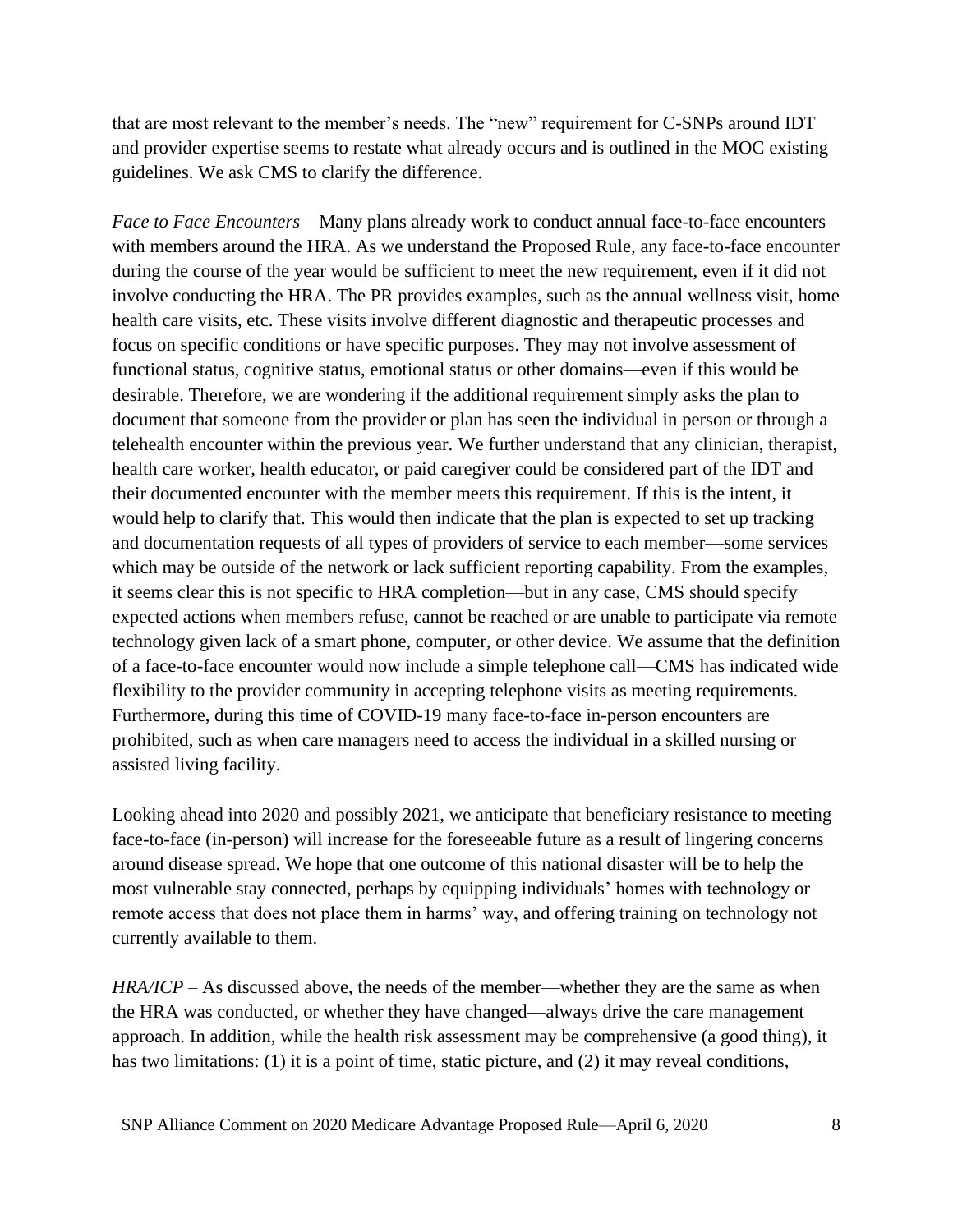vulnerabilities, or deficits in the individual which cannot be addressed all at once. Therefore, the creation of an ICP must focus on specific priorities. It cannot set forth plans or goals within defined parameters for every deficit discovered. Because the information and relevancy of the HRA will may diminish over time, additional data sources and information must be used to tailor care. It would be harmful to the individual to stick with the HRA and an ICP that is static, ignoring changes in member priorities, preferences, needs, condition status, etc. Furthermore, the plan recognizes that different providers serving the same individual have different clinical and treatment or care management purposes. The individual's behavioral health counselor's care plan will be different from the cardiologist's care plan for managing the individual's congestive heart failure. The C-SNP's care manager should not be trying to enter into or impede the therapeutic relationship between an individual and his/her provider to recommend different clinical practice. The ICP created with the individual by the health plan's care coordinator is not written to require specific actions by every provider involved in the person's care. It presents the current assessment and the person's priority goals. It is a useful snapshot of the person at a point in time, which is transmitted to the individual's providers who are invited to use it to tailor their approaches and take into account the more complete picture of the individual as that provider creates his/her own patient recommendations and treatment regimen. This is already outlined in the MOC factors and requirements that exist for C-SNPs. We wonder what is new here.

Due to observed challenges around the HRA, IDT, and ICP for the past several years, **we also recommend to CMS that CMS auditors receive the same training around MOC, HRA, IDT, and ICP as NCQA reviewers**. We have heard many examples of auditors reviewing an ICP and not finding specific action steps for every deficit, condition, or risk issue identified in the HRA and then citing the plan, or that auditors look for evidence of a complete IDT meeting of all involved providers (in-person or virtually). It is very unlikely that there will be a corresponding action item in the ICP for every problem raised in the HRA. Furthermore, it is unlikely that every nurse, physician, counselor, home care worker, etc., will be part of a virtual IDT. Needs and providers change reflecting changes in health status. A comprehensive IDT with multiple clinicians and service providers rarely can occur at the same time. This is neither practical nor possible in our current health and social services delivery system. Even prior to COVID-19 this ideal is still just a vision. It would require an integrated health delivery system with free and rapid exchange of information and robust communication between practitioners and settings that does not currently exist.

| <b>Recommendation:</b> The SNP Alliance recommends CMS <b>NOT</b> apply the new Model of Care |
|-----------------------------------------------------------------------------------------------|
| requirements developed for C-SNPs to D-SNPs or I-SNPs. The                                    |
| extension is <b>NOT</b> required by statute and many of the stated                            |
| requirements are already well-addressed in the NCQA MOC scoring                               |
| guidelines.                                                                                   |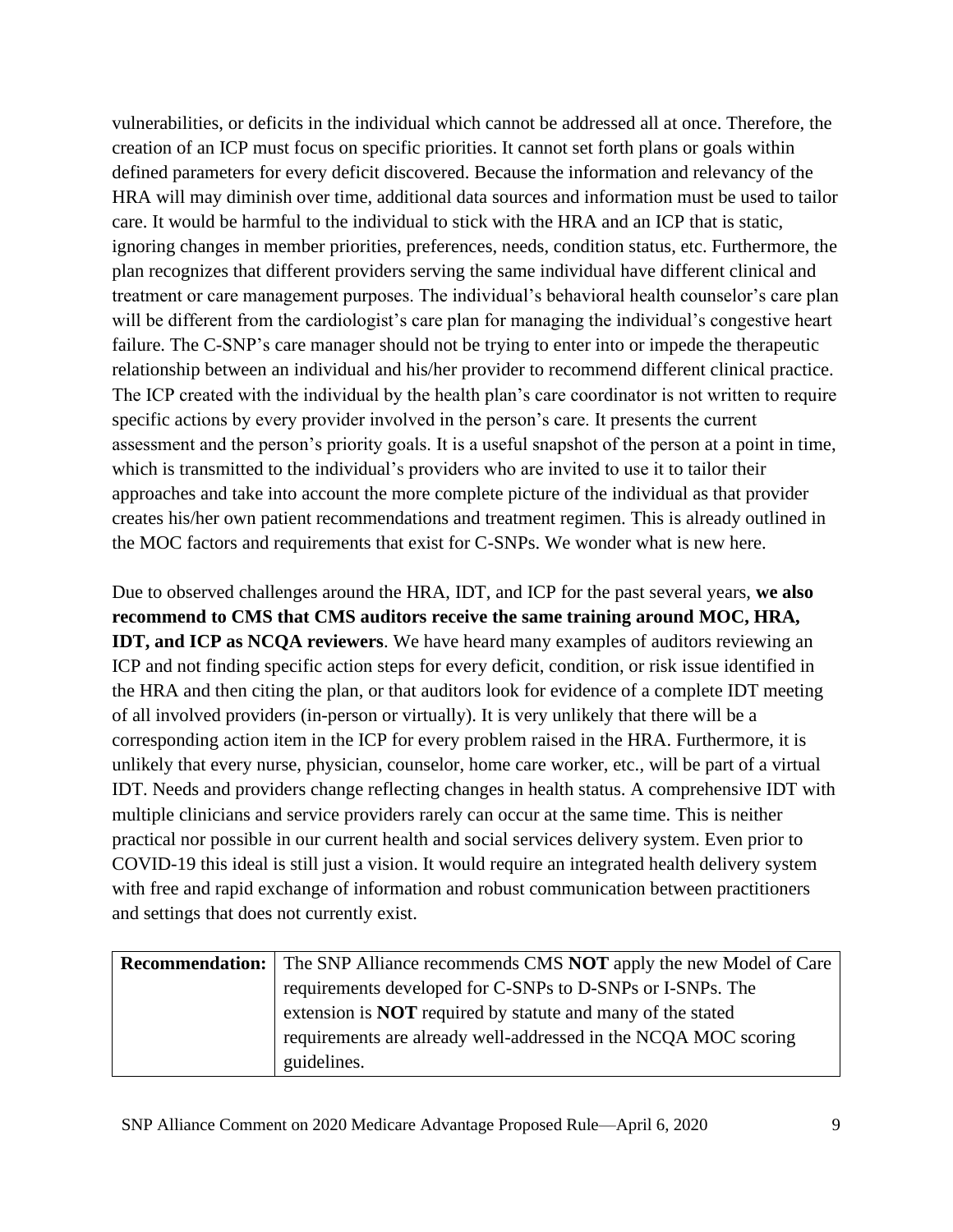| <b>Recommendation:</b> | The SNP Alliance recommends CMS and HHS consider using their            |
|------------------------|-------------------------------------------------------------------------|
|                        | authority as outlined by the national emergency declaration to          |
|                        | temporarily suspend the requirement of C-SNPs for annual MOC            |
|                        | submission and to delay application of the new requirements until 2022. |
| <b>Recommendation:</b> | The SNP Alliance recommends CMS delay implementation of the new         |
|                        | C-SNP requirements regarding enhanced care management within their      |
|                        | Model of Care until 2022.                                               |
| <b>Recommendation:</b> | The SNP Alliance recommends CMS clarify how the new care                |
|                        | management requirements differ from existing MOC guidelines and         |
|                        | requirements for C-SNPs.                                                |
| <b>Recommendation:</b> | The SNP Alliance recommends CMS auditors receive the same training      |
|                        | around Model of Care, HRA, IDT, and ICP as NCQA reviewers, so that      |
|                        | the CMS audit and NCQA review criteria for meeting requirements are     |
|                        | consistent and so that different standards are not applied.             |

# **E. Contracting Standards for Dual Eligible Special Needs Plan (D-SNP) Look-Alikes (§422.514) (page 9018)**

## *Summary of Changes:*

- *CMS proposes to not enter into or renew a contract for a D-SNP look-alike for plan year 2022 in any state where there is a D-SNP or any other plan authorized by CMS to exclusively enroll duals when:* 
	- o *Plan projects in its bid that 80 percent or more of the plan's total enrollment qualify for Medicaid.*
	- o *Plan has actual enrollment, as determined by CMS using the January enrollment of the current year, consisting of 80 percent or more of enrollees who qualify for Medicaid, unless:*
- *CMS proposes to limit the prohibition to MA plans that have been active for one or more years and with enrollment equal to or greater than 200 individuals at time of determination.*
- *Proposed requirements only apply to non-SNP plans to allow for the predominant dually eligible enrollment that characterizes D-SNPs, I-SNPs, and come C-SNPs.*
- *CMS allows a transition of individuals from the D-SNP look-alike that is not being renewed into one or more MA plans (including a D-SNP) if individuals are eligible to enroll in the receiving plans. CMS would also allow, but not require, the MAO to transition duals from a D-SNP look-alike into one or more D-SNPs offered under the MAO, or another MAO that shares the same parent org as the MAO if the resulting total enrollment in each of the MA plans receiving enrollment consists of less than 80 percent duals.*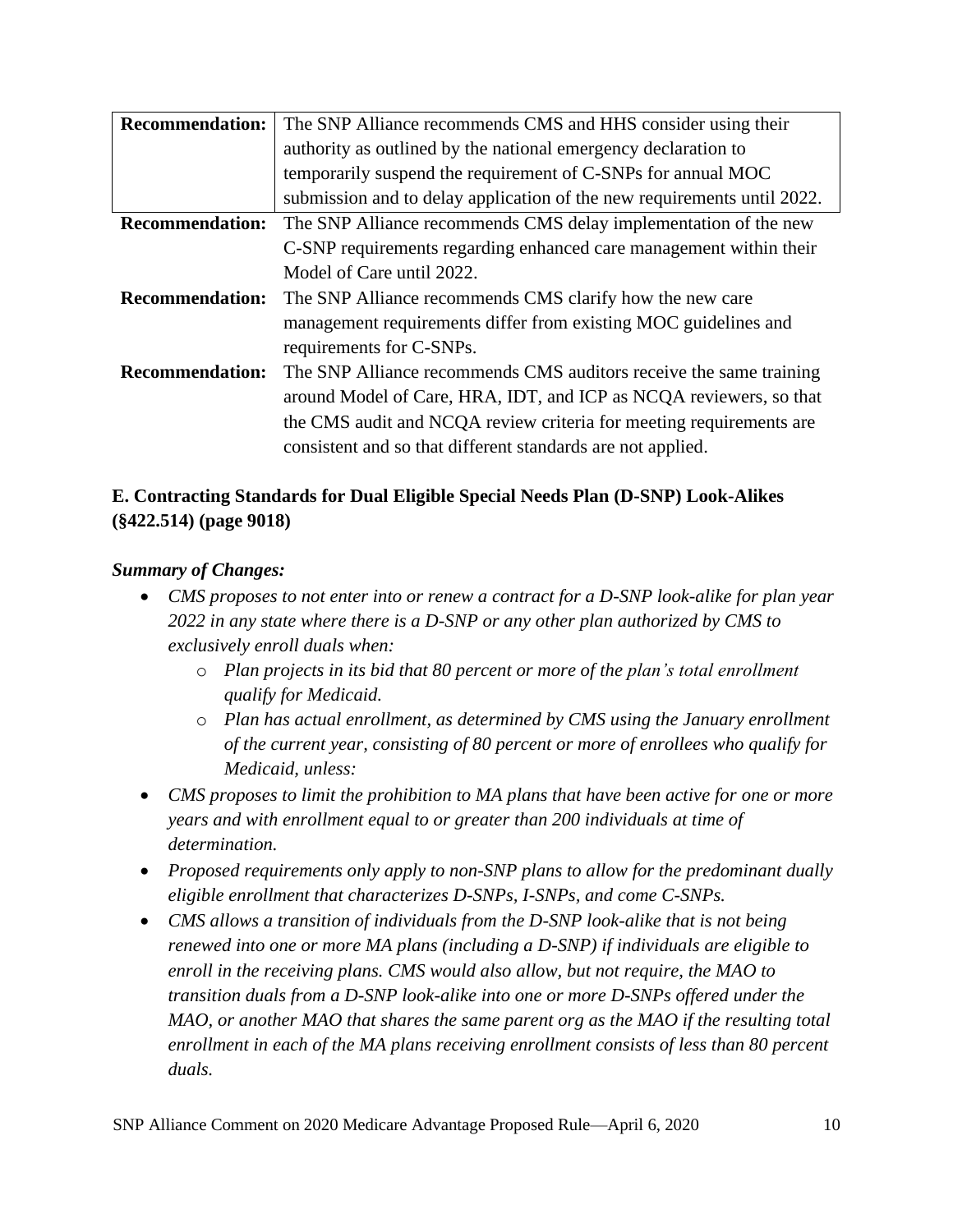### **SNP Alliance Comments**:

### *Background*

The SNP Alliance supports and appreciates CMS efforts to advance integration of Medicare and Medicaid services for individuals dually eligible for such services. It is widely understood by MedPAC, states, consumer organizations, researchers and others that the growth of look-alike plans is a hindrance to integration efforts and can be highly confusing to enrollees. While lookalikes may offer supplemental benefits that are attractive to dually eligible beneficiaries, unlike D-SNPs, they are not required to work with states to integrate or coordinate Medicaid services, have specific MOCs or additional SNP quality measures designed for complex needs populations. We understand how some market pressures and state MLTSS approaches have further pushed the creation of look-alikes, including state procurement policies that do not allow D-SNPs to operate unless they are also chosen to offer a companion Medicaid plan. We also recognize that there may be a limited role for look-alike plans in certain cases depending on markets and state policy, presuming they are steps towards dual integration and do not directly compete with integrated options. However, where there are active alternatives and efforts to develop integrated Medicare and Medicaid programs through MMPs or D-SNPs, competition from look-alike plans can be detrimental to beneficiaries who would benefit more from integrated services.

This CMS proposal appears to be a reasonable and incremental approach to limit the growth and availability of look-alike plans that aligns with the SNP Alliance mission of integrating services for individuals dually eligible for Medicare and Medicaid.

Unfortunately, the current COVID-19 pandemic is likely to disrupt safe transitions and implementation plans for this policy. While we do not want to lose the opportunity to implement this proposal, we do understand that some states and plans may not be equipped to respond to these changes or that disruptions in care during this pandemic could be harmful to enrollees. We address this further below under considerations for the transitions policy.

## **The SNP Alliance supports the 80 percent threshold proposed by CMS.**

The SNP Alliance understands the market forces driving the creation of and enrollment in lookalike plans, and the procurement challenges for plans in some states. We support the 80 percent threshold as a first and incremental step towards addressing the issue of look-alike plans and their impact on integration efforts. MedPAC's analysis of enrollment data from CMS and Medicare Advantage landscape files demonstrates a cluster of non-SNP plans with a share of plan enrollees who are dually eligible above the 80 percent threshold. We agree with CMS that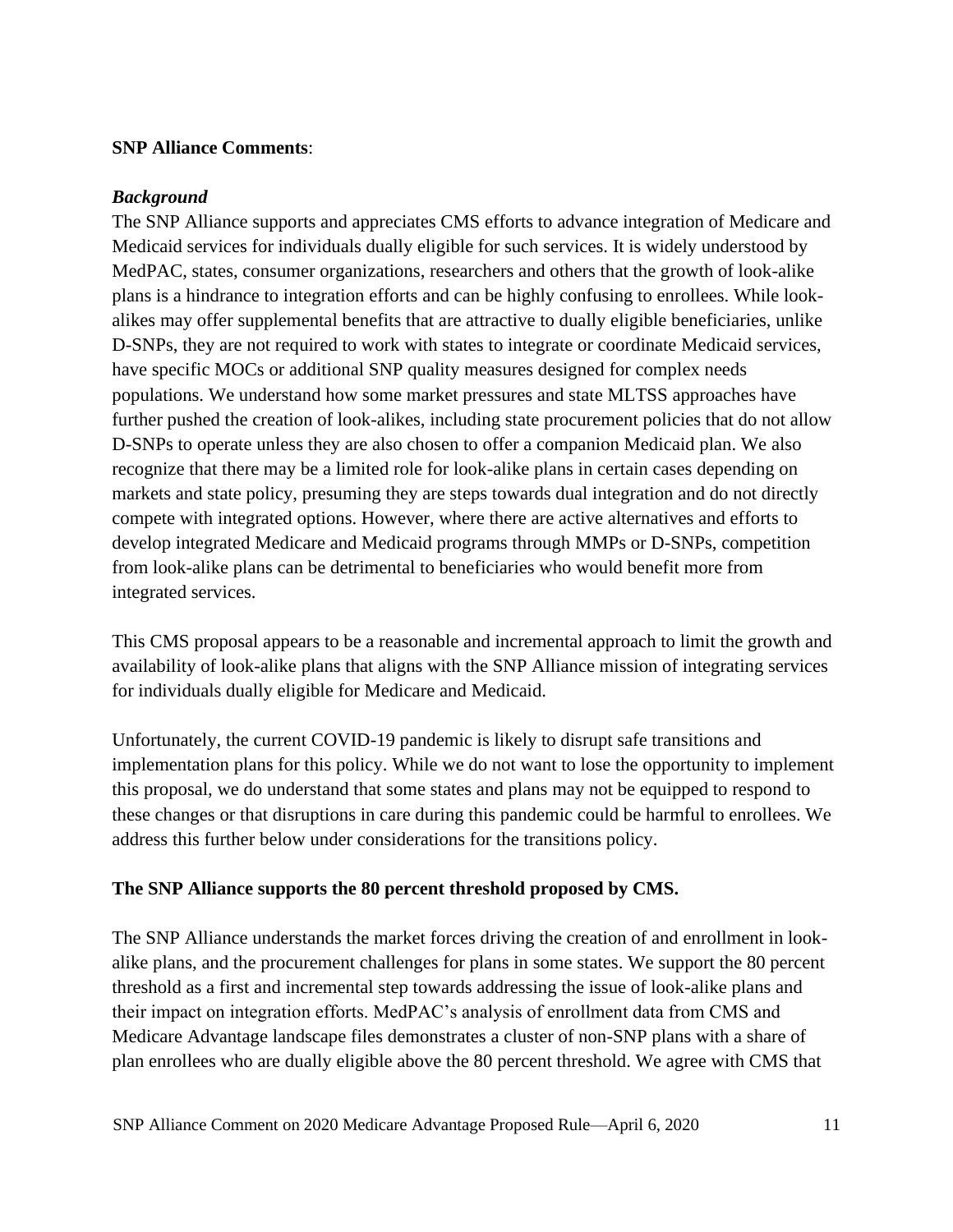non-SNP plans with 80 percent or greater dual eligible enrollment "far exceeds the share of dually eligible individuals in any given market and, therefore, would not be the result for any plan that had not intended to achieve high dually eligible enrollment."

We appreciate CMS' incremental approach and the choice of the 80 percent threshold in that it addresses the most obvious targeting of dually eligible individuals by non-SNP plans, in addition to providing time to observe how plans respond, and allows some non-SNP plans with enrollment of dual eligible individuals above 50 percent to continue to operate in markets where D-SNPs are not offered.

## *Clarity on Contract Level vs PBP Application*

**The SNP Alliance recommends that CMS correct an apparent drafting error in the text of the proposed regulation.** The proposed text at §422.514(d) identifies the action to be taken if the 80 percent threshold is projected to be met or actually is met as "CMS does not enter into or renew a contract under this subpart . . . for an MA plan . . ." In most cases, the action would be the non-renewal or non-approval of a new MA plan, not the denial or non-renewal of the contract itself. This issue has engendered confusion among our membership. CMS should ensure that the language is clear that the action CMS undertakes if the threshold is triggered is applied at the plan level, not the contract level.

## *Clarity on Partial Duals and 80 Percent Threshold*

Additionally, **the SNP Alliance seeks clarification on what members CMS is counting towards the 80 percent threshold**, and has the following two questions:

- 1. Do partial benefit dual eligible beneficiaries count as part of the 80 percent threshold for enrollment, **OR**
- 2. Does the 80 percent threshold apply only to full benefit dual eligible (FBDE) beneficiaries?

The SNP Alliance supports advancing integration of benefits and services for individuals dually eligible for Medicare and Medicaid, whether the individual is a FBDE or a partial benefit dual eligible. We continue to believe that the MOC and other specialized D-SNP features are valuable to both FBDE and partial-duals and have long argued that D-SNPs should continue to be allowed to serve those partially dual eligible.. If it is CMS' intention to consider both full and partial

**Recommendation:** The SNP Alliance recommends CMS clarify that enforcement for this provision occurs at the PBP level to provide more transparency and avoid misunderstandings.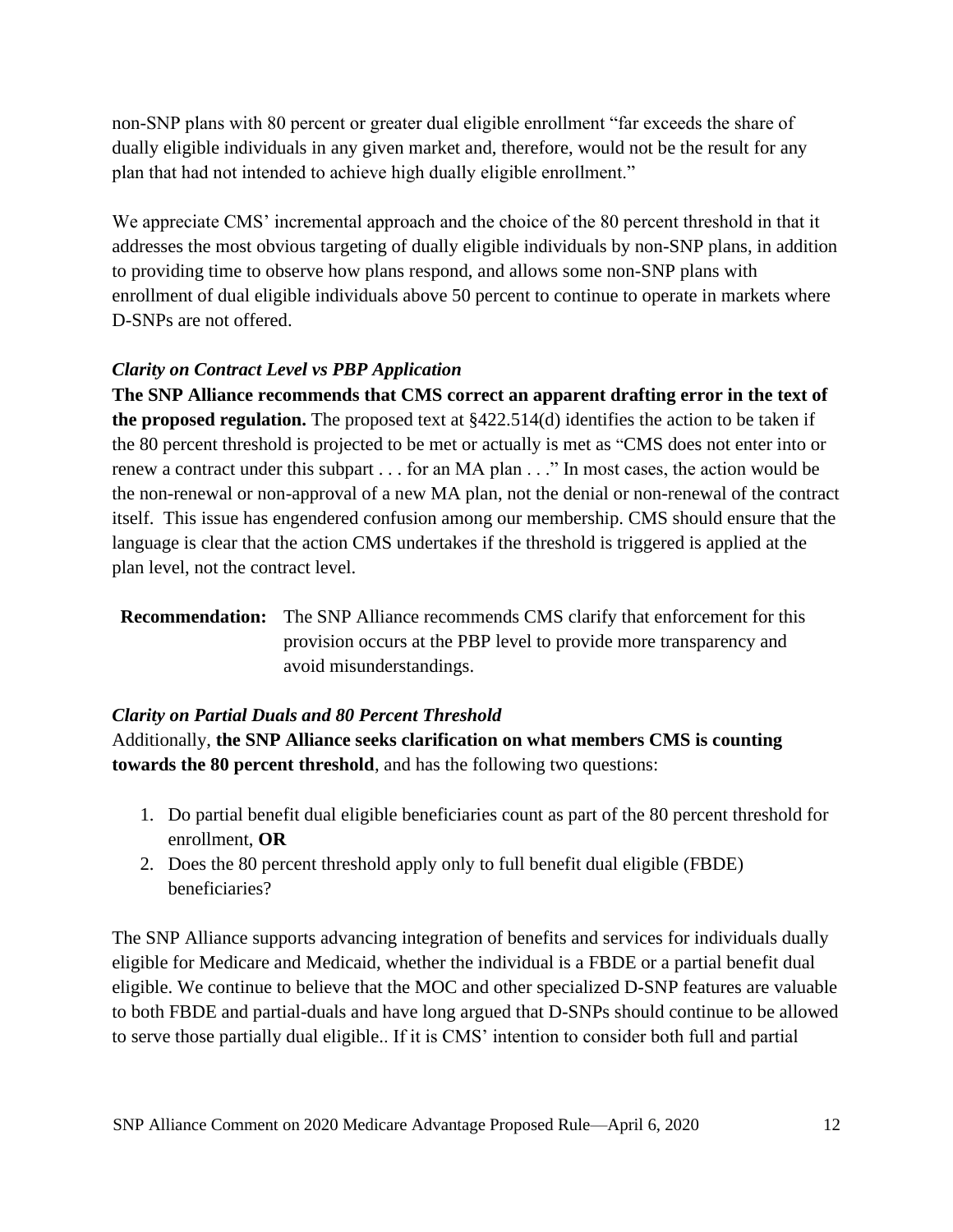benefit dual eligible beneficiaries as counting toward the 80 percent threshold, we support that method.

It is our understanding that during the comment period, CMS may be asked to remove partial duals from the calculation of the threshold, recognizing that partial duals do not receive Medicaid benefits, may not be as reliant on MOC features, and may experience disruptions in care if high quality look-alike plans are no longer available in their market. The point of the 80 percent threshold is to reduce the expansion and prevalence of look-alike plans. We are concerned that if CMS counts only FBDE beneficiaries toward the 80 percent threshold without changing the threshold accordingly, eliminating partial duals from the equation would reduce the number of plans subject to the threshold quite drastically, leaving a substantial number of FBDE beneficiaries in look-alike plans and potentially rendering the entire proposal meaningless.

|                        | <b>Recommendation:</b> The SNP Alliance seeks clarification on and recommends CMS clarify |
|------------------------|-------------------------------------------------------------------------------------------|
|                        | what members—partial and dual—CMS is counting towards the 80                              |
|                        | percent threshold.                                                                        |
| <b>Recommendation:</b> | The SNP Alliance supports the inclusion of full benefit and partial duals                 |
|                        | in the calculation of the 80 percent threshold, however, if CMS decides                   |
|                        | to remove partial duals from the equation for reaching the 80 percent                     |
|                        | threshold, the SNP Alliance recommends evaluating the number of plans                     |
|                        | impacted and lowering the threshold to a corresponding number below                       |
|                        | 80 percent to achieve the same approximate result as originally                           |
|                        | proposed.                                                                                 |

## *Clarify Transitions Policy*

The SNP Alliance appreciates CMS efforts to provide a transition to other products, including non-SNP products offered by the plan sponsor for affected dually eligible members. However, we have several concerns about the transitions policy:

- The transition period appears be very short and under the best of circumstances may not be adequate for the preparation or rearrangement of products to ensure an orderly and safe transition of enrollees. But, particularly now, with the COVID-19 pandemic hitting states and plans, procurement, contracting and implementation timelines are being disrupted. In addition, the SNP Alliance is aware that several states are not able to finalize current contracting, let alone deal with additional D-SNP requests. We do not want to lose this valuable opportunity to address the issues around look alike plans, but we are concerned that now would not be the time to disrupt any enrollment for highly vulnerable dual eligible populations.
- We are also concerned that without additional incentives designed to transition individuals to D-SNPs, the new threshold also could result in transitioning those dually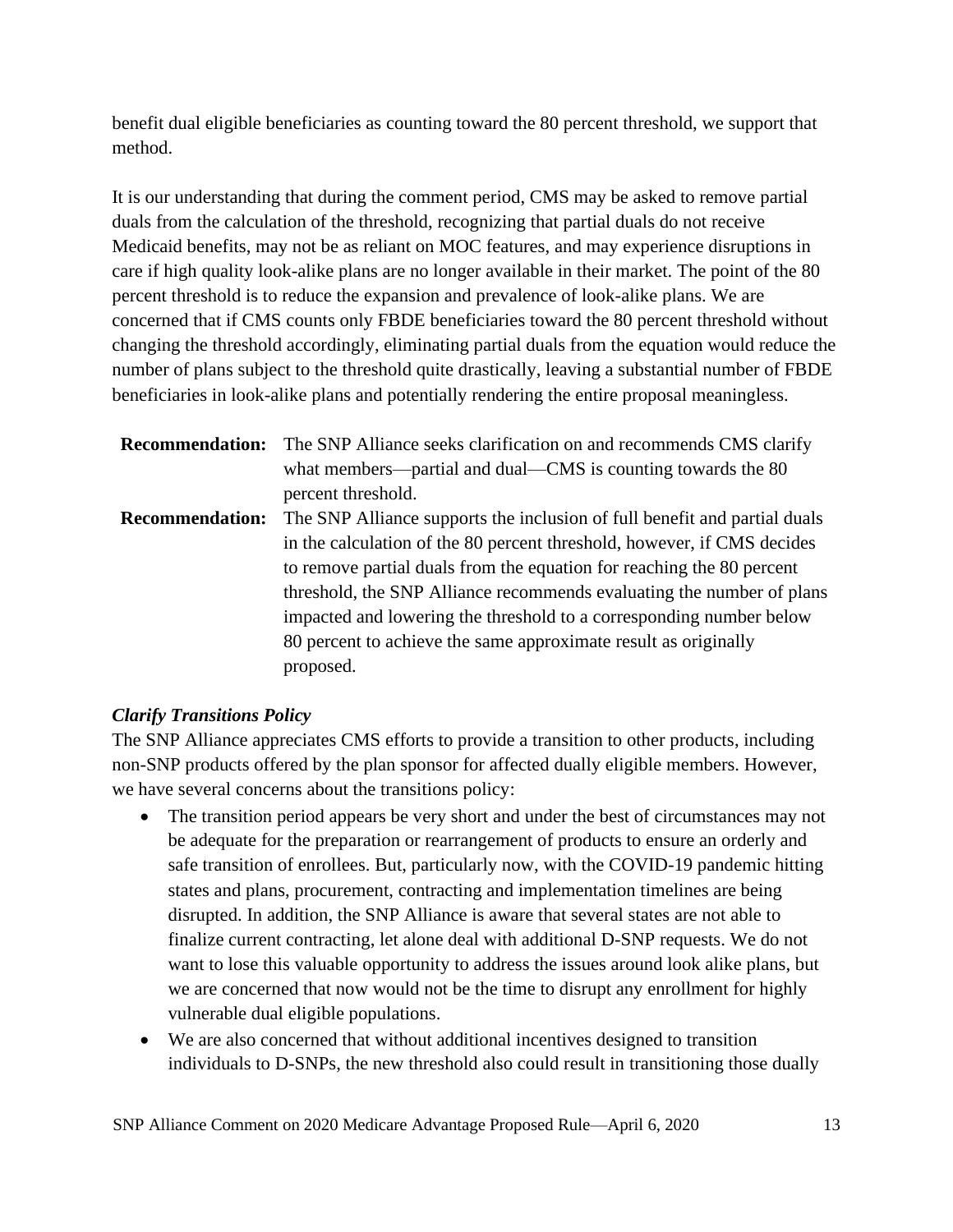eligible to non-SNP plans to keep enrollment of dual eligible beneficiaries to just below 80 percent.

**We think efforts should be made to create flexibility and incentives that encourage plans to transition dual eligible beneficiaries from a look-alike to a D-SNP when a MA organization offers both products. CMS could accomplish this by prioritizing transition of FBDE individuals to D-SNP products including integrated plans.** For example, CMS could actively facilitate service area expansion or allow other changes in timelines such as off-cycle D-SNP applications to work with states to increase the likelihood that dual eligible beneficiaries are enrolled in D-SNPs that promote integration of benefits and services according to goals set by Congress, CMS and states.

| <b>Recommendation:</b> | The SNP Alliance recommends and thinks it essential that CMS finalize      |
|------------------------|----------------------------------------------------------------------------|
|                        | this regulation before bids are due.                                       |
| <b>Recommendation:</b> | The SNP Alliance recommends a careful review of impacts and                |
|                        | timelines for the look-alike transitions and consideration of timeline     |
|                        | extensions or state requests for temporary waivers in specific             |
|                        | circumstances to accommodate problems arising from the current             |
|                        | COVID-19 pandemic process in order to ensure that disruptions to           |
|                        | dually eligible members are minimized and that plans have adequate         |
|                        | time to develop additional products and/or respond to state changes in     |
|                        | procurement policy related to this proposal.                               |
| <b>Recommendation:</b> | The SNP Alliance recommends CMS provide additional flexibilities           |
|                        | such as facilitating service area expansions or extending application time |
|                        | frames as incentives for plans to facilitate transition of dually eligible |
|                        | enrollees from look-alike plans to D-SNPs wherever possible.               |

## **V. Enhancements to the Part C and D Programs (page 9039)**

#### **B. Out-of-Network Telehealth at Plan Option (page 9041)**

#### *Summary of Changes:*

*CMS is considering whether to permit Additional Telehealth Benefits (ATBs to be provided by non-contracted providers in cases where the non-contracted providers satisfy ATB requirements and solicits comment on whether revisions should be made to allow all MA plan types, including PPOs, to offer ATBs through non-contracted providers and treat them as basic benefits under MA.*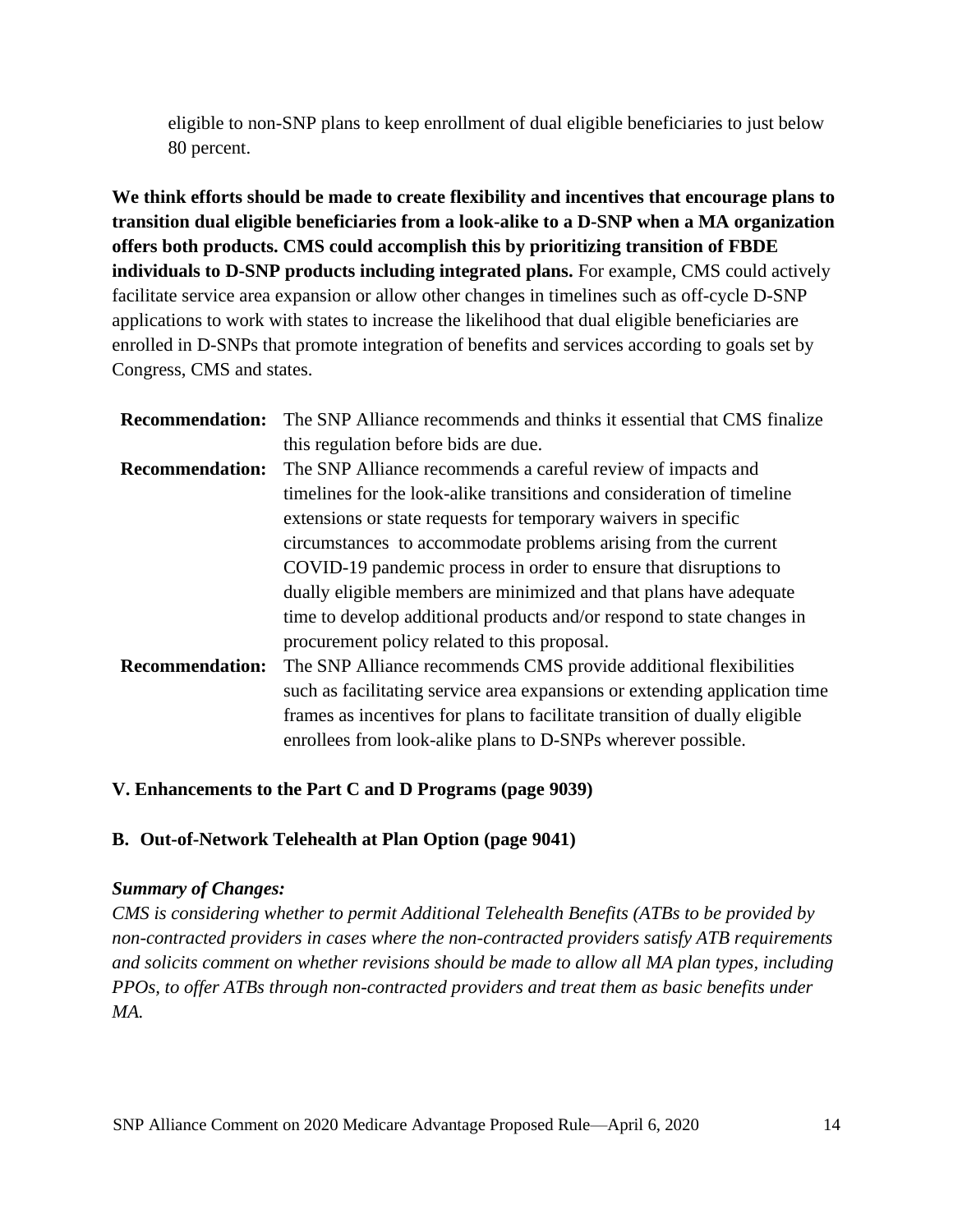### **SNP Alliance Comments:**

The SNP Alliance supports CMS' proposal to allow these telehealth services to be covered as a basic benefit. Many out-of-network providers can meet these regulatory requirements. Utilization of additional telehealth providers will increase access for beneficiaries and will be especially important for rural areas and during emergency situations such as the current COVD-19 crisis. We also recommend that CMS clarify that MAOs may impose reasonable standards on the use of out-of-network providers, such as requiring them to accept the Medicare allowable as payment in full and not to bill MA plan enrollees more than their applicable cost sharing.

**Recommendation:** The SNP Alliance recommends CMS clarify that MAOs may impose reasonable standards on the use of out-of-network providers, such as requiring them to accept the Medicare allowable as payment in full and not to bill MA plan enrollees more than their applicable cost sharing.

## **E. Medicare Advantage (MA) and Part D Prescription Drug Program Quality Rating System (§§ 422.162, 422.164, 422.166, 422.252, 423.182, 423.184, and 423.186) (page 9043)**

## *Summary of Changes***:**

*CMS proposes new measures for Stars, removes some measures and proposes to make other changes such as to the cut point methodology and risk adjustment methods to HOS measures and increase some measure weights.*

## **SNP Alliance Comments:**

Before we comment on the proposed changes and additions, we feel compelled to present our analysis on the anticipated impact of COVID-19 on quality measurement for MA plans under Stars, as this substantially affects what Star measures (current or proposed) can be pursued in 2020 for 2021 Star ratings, and has clear implications for 2022 Star ratings.

**We predict the impact on SNPs will be much larger than on general MA plans, as all of SNP and MMP enrollment is potentially affected by COVID-19.** Their populations are comprised entirely of people with underlying conditions and other risk factors. The negative effects associated with delays in chronic condition management, screening, follow-up, and other normal practice patterns due to restricted access/visit availability by providers and reduced capacity within medical, behavioral health, home care, and other providers will be much higher on these individuals. As there is predictably a much higher negative impact on these SNP enrollees, there will also be a higher impact on the plans and on SNP performance under the Star quality measures.

We have reviewed all the Medicare Advantage Star measures proposed for 2020 and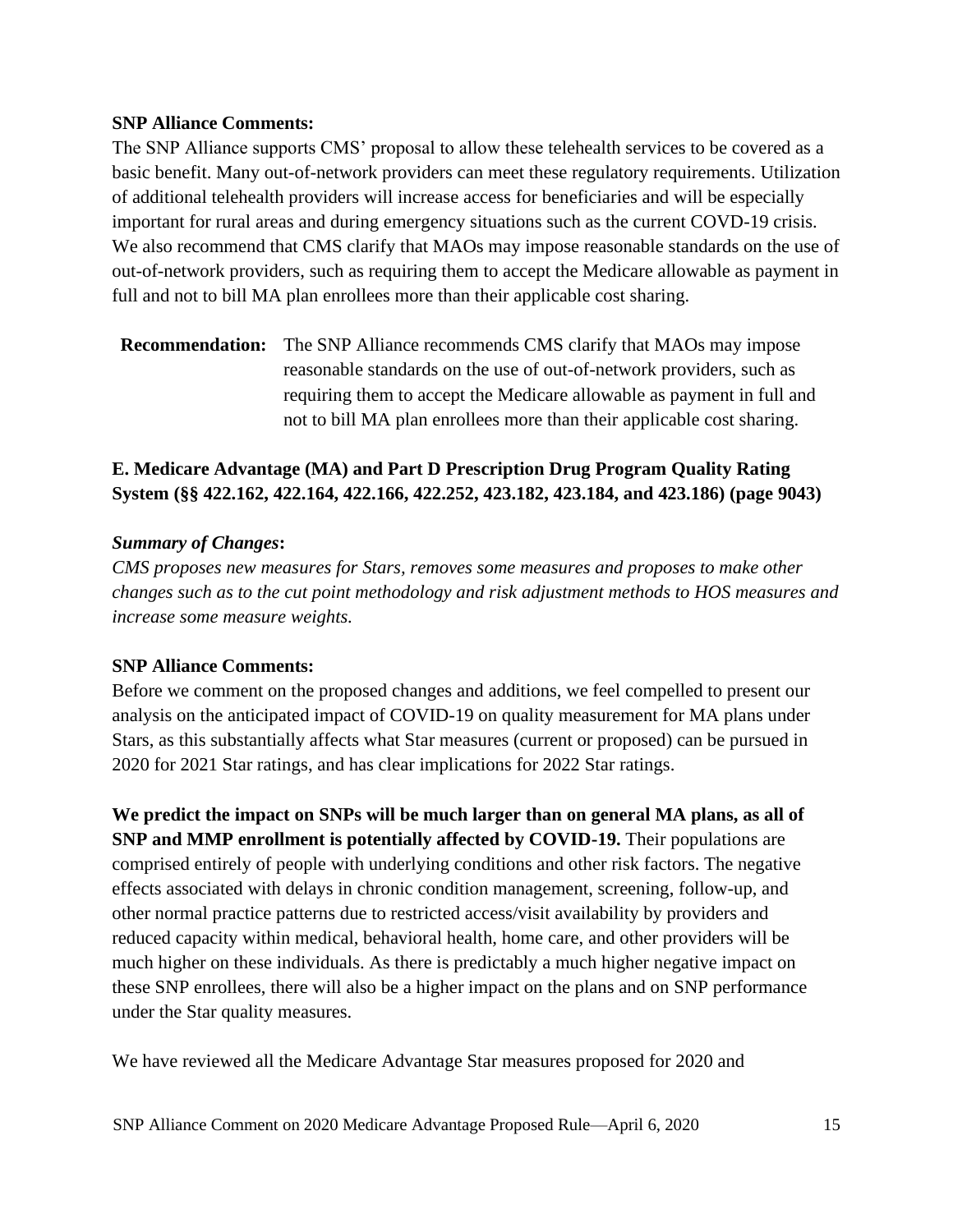conducted initial analysis around some of the current challenges or barriers that are being experienced, which are restricting ability of providers and plans to pursue actions that are normally recommended. For 2020, we determined at least 29 measures are likely to be impacted by COVID-19. Those measures consist of HOS, CAHPS, HRA, HEDIS, and Part D measures. Negative impact stems from suspended preventative visits, clinic closures, facility capacity, restrictions on screenings, cancelling of non-urgent procedures, prohibitions by facilities disallowing in-person care management visits, inability to provide certain member incentives, restrictions on accessing wellness or supplemental benefits (including fitness, transportation, dental, vision), mail order underutilization, inability to access/receive data given reduction in provider documentation, chart reviews on hold, key staff being reassigned to focus on other efforts such as telephone outreach, member call center support, and limitations on face to face visits and other restrictions related to care coordination, assessment, screening, and follow-up.

## **Potentially Impacted Star Measures**

As SNP populations have a much higher proportion of their enrollment with the chronic conditions enumerated in Star measures, the negative impact on their performance measurement from these measures is anticipated to be much greater than in general MA plans. The following list of 29 measures are those we have initially determined are most likely to be impacted in 2020—some of these will carry over into 2021 and subsequent years given the methodology and measure specifications:

| <b>Star Measure</b>              | Issue given current health system and societal         |
|----------------------------------|--------------------------------------------------------|
|                                  | disruption arising from COVID-19                       |
| Measure: C17 - Reducing the      | These measures require members to speak with           |
| Risk of Falling (HOS)            | their providers. All preventative visits have been     |
| Measure: C18 - Improving         | suspended until further notice and member              |
| <b>Bladder Control (HOS)</b>     | incentives for these measures are on hold. While       |
| Measure: C06 - Monitoring        | we hope that the new telehealth flexibility            |
| Physical Activity (HOS)          | addresses some of these limitations, the capacity of   |
|                                  | providers is still stretched, and                      |
|                                  | prevention/screening activities are not priority for   |
|                                  | providers.                                             |
| Measure: C04 - Improving or      | These measures are self-report. Individuals state if   |
| Maintaining Physical Health      | their physical and mental health is better than in the |
| (HOS)                            | previous year. Given the scarcity of preventive,       |
| Measure: C05 - Improving or      | wellness, screening, follow-up and supportive          |
| <b>Maintaining Mental Health</b> | medical, behavioral health, and social services        |
| (HOS)                            | currently available in the system, it is very likely   |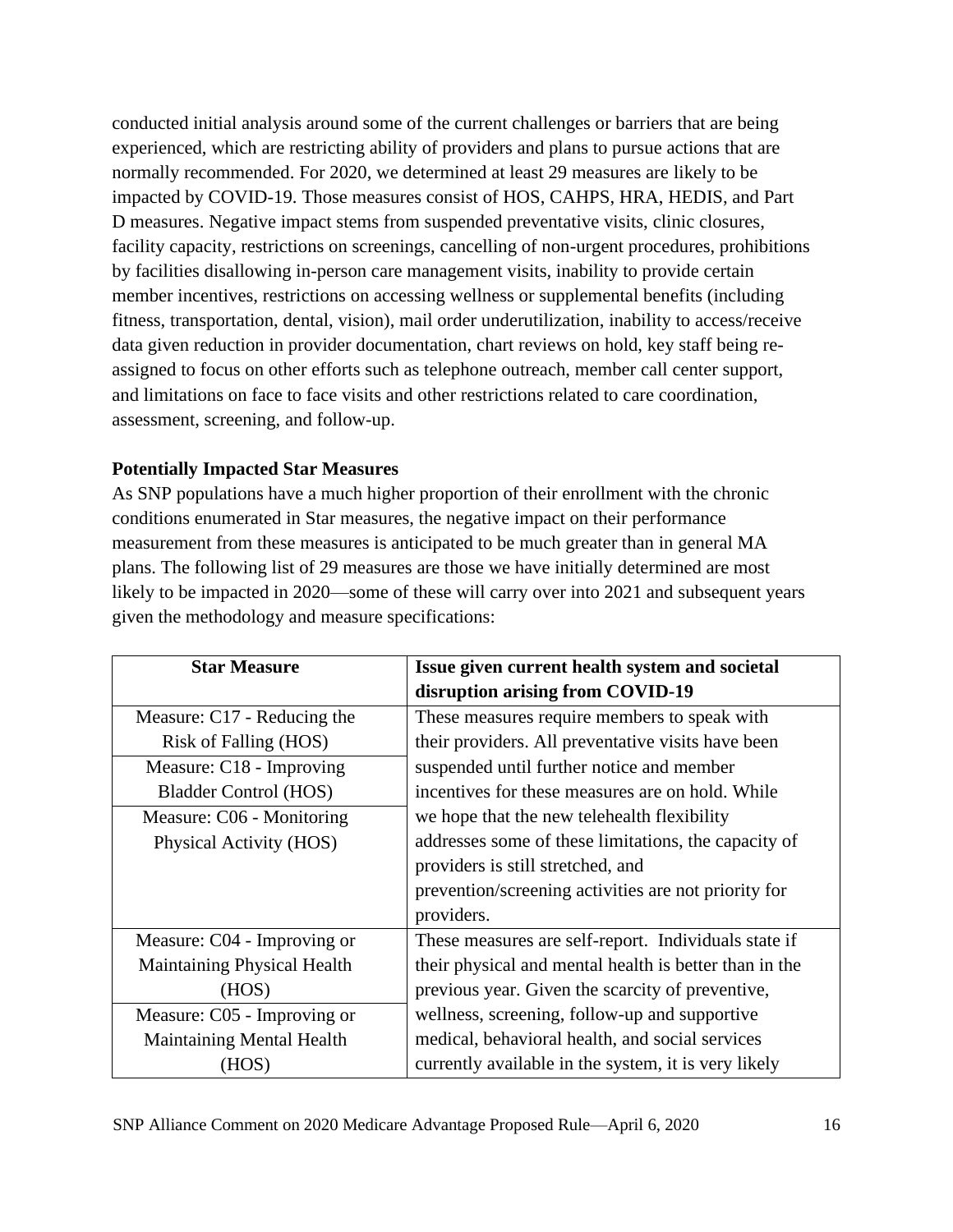|                                 | that the answer will be "No." These answers cannot                               |  |
|---------------------------------|----------------------------------------------------------------------------------|--|
|                                 | be attributed to health plan action. The most                                    |  |
|                                 | vulnerable SNP populations will likely be                                        |  |
|                                 |                                                                                  |  |
|                                 | disproportionately impacted, unfortunately.                                      |  |
| Measure: C22 - Getting Needed   | These questions ask how easy and quickly it is to                                |  |
| Care (CAHPS)                    | get the needed care. All preventative care is                                    |  |
| Measure: C23 - Getting          | currently suspended. Access is driven by provider                                |  |
| Appointments and Care Quickly   | capacity and state, federal, and regional priorities                             |  |
| Title                           | and directives as well as delivery organizations.                                |  |
|                                 | Again, we hope that the telehealth access will help                              |  |
|                                 | beneficiaries access the care they need.                                         |  |
| Measure: C24 - Customer         | Plans' customer service areas are being                                          |  |
| Service                         | overwhelmed with calls in some regions. Dropped                                  |  |
|                                 | calls due to all staff working from home are more                                |  |
|                                 | frequent. SNPs with a higher proportion of people                                |  |
|                                 | at risk anticipate an exponential rise in the call                               |  |
|                                 | volume, at the very time when staff capacity is                                  |  |
|                                 | being affected.                                                                  |  |
| Measure: C25 - Rating of Health | If members are not able to see their doctors or gain                             |  |
| Care Quality                    | access to facilities and services (even when care is                             |  |
|                                 | needed for chronic care issues that are worsening),                              |  |
|                                 | member rating of health care quality is likely to be                             |  |
|                                 | very low. The SNP population is most likely to be                                |  |
|                                 | negatively impacted, as their needs for ongoing                                  |  |
|                                 | support from multiple settings and services is much                              |  |
|                                 | higher and the risks associated with delay are also                              |  |
|                                 | more severe. SNPs are redeploying staff where                                    |  |
|                                 | possible to conduct telephone outreach and provide                               |  |
|                                 | guidance on how to access provider services. The                                 |  |
|                                 | response to this depends on local provider capacity.                             |  |
|                                 | We hope telehealth services will assist.                                         |  |
|                                 | Measures related to Health Risk Assessment, Screening, Care Planning and Follow- |  |
| up                              |                                                                                  |  |
| Measure: C01 - Breast Cancer    | Providers have cancelled all preventive, screening                               |  |
| Screening                       | and related follow-up visits, including vision and                               |  |
| Measure: C02 - Colorectal       | dental care and those for chronic conditions that do                             |  |
| <b>Cancer Screening</b>         | not require immediate or short-term attention.                                   |  |
| Measure C07: Adult BMI          | In some areas, nurse calls and virtual visits for                                |  |
| Assessment                      | ongoing condition management are limited due to                                  |  |
|                                 |                                                                                  |  |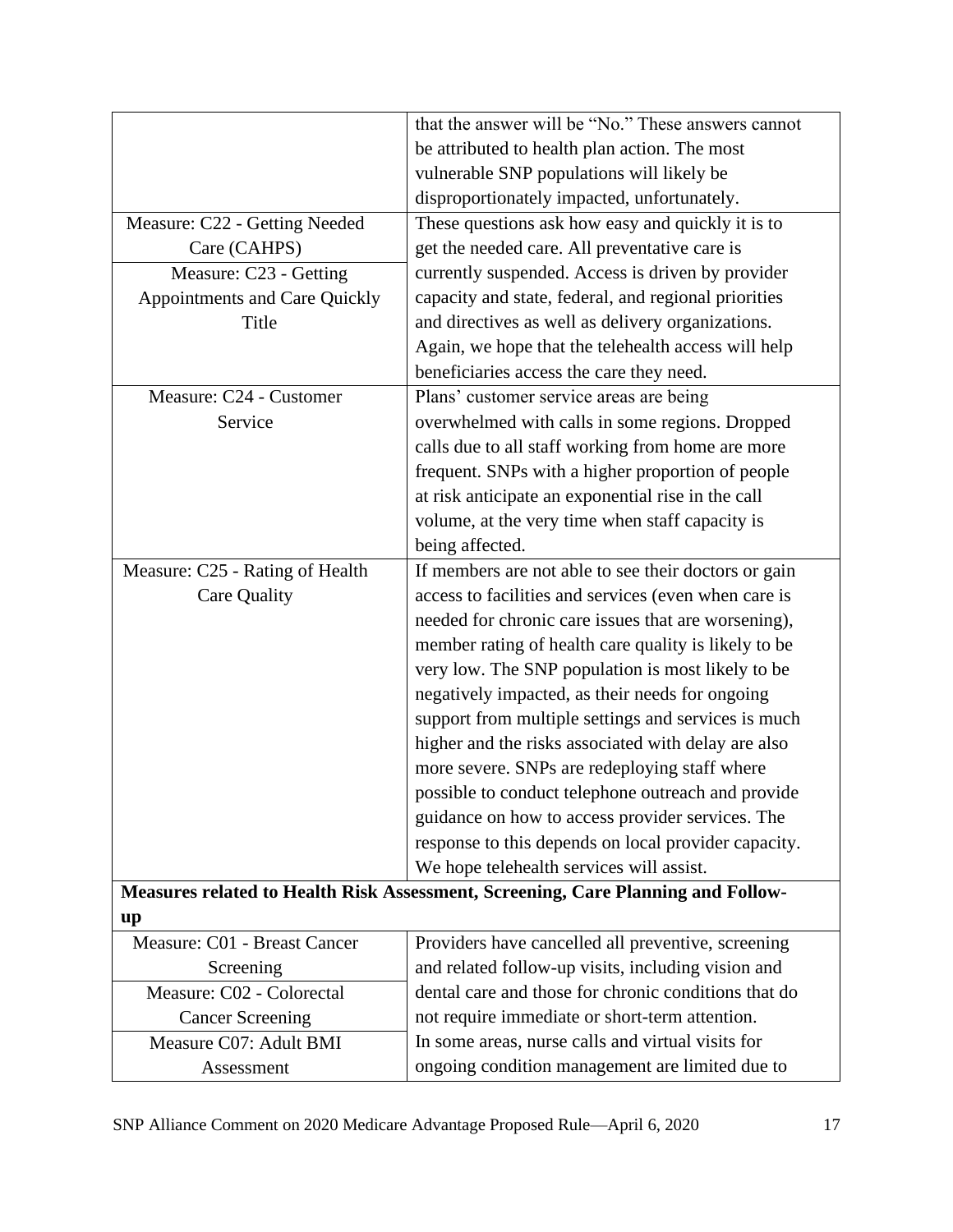| Measure: C08 - Special Needs         | nursing and provider capacity being re-directed to                           |
|--------------------------------------|------------------------------------------------------------------------------|
| Plan (SNP) Care Management           | COVID-19 related response. Screening and annual                              |
| Measure: C09 - Care for Older        | assessments are not a priority right now.                                    |
| <b>Adults – Medication Review</b>    | Plans report not being able to conduct HRAs or                               |
| Measure C10: Care for Older          | reminders due to:                                                            |
| <b>Adults - Functional Status</b>    | Face to face visits not allowed, and limited                                 |
| Assessment                           | access to smart devices with cameras within                                  |
| Measure: C11 - Care for Older        | the population; attempts are being made for                                  |
| <b>Adults - Pain Assessment</b>      | phone check-in but a complete HRA or                                         |
| Measure: C12 - Osteoporosis          | assessment can be taxing on the individual.                                  |
| Management in Women who had          | HRA incentive mailers on hold by vendor,<br>٠                                |
| a Fracture                           | Care managers re-directed to providing<br>$\bullet$                          |
| Measure: C13 - Diabetes Care -       | telephonic or virtual visits for more critical                               |
| Eye Exam                             | chronic care issues vs. screenings or risk                                   |
| Measure: C14 - Diabetes Care -       | assessments that are not urgent.                                             |
| <b>Kidney Disease Monitoring</b>     | Charting for these activities is also on hold in some                        |
| Measure: C15 - Diabetes Care -       | areas.                                                                       |
| <b>Blood Sugar Controlled</b>        | As SNP populations have a much higher proportion                             |
| Measure: C19 - Medication            | of their enrollment with these chronic conditions,                           |
| <b>Reconciliation Post-Discharge</b> | the impact on their performance measurement and                              |
|                                      | results from these Star measures is anticipated to be                        |
|                                      | much lower.                                                                  |
| Measure C-27 -Care                   |                                                                              |
| Coordination                         |                                                                              |
|                                      | <b>Measures around Medication Adherence for Chronic Condition Management</b> |
| Measure: C21 - Statin Therapy        | We are hearing reports of plans having issues with                           |
| for Patients with Cardiovascular     | getting diagnosis verifications from providers due                           |
| Disease                              | to COVID-19. Without this, prescriptions cannot be                           |
| Measure: C16 - Rheumatoid            | filled. We hope that more recent CMS guidance is                             |
| <b>Arthritis Management</b>          | addressing this issue. Plans are reporting that there                        |
| Measure: D08 - Getting Needed        | is a substantial subset of their members who do not                          |
| <b>Prescription Drugs</b>            | use mail order services. Given that individuals are                          |
| Measure: D10 - Medication            | advised to stay home and with fear of COVID-19                               |
| <b>Adherence for Diabetes</b>        | among patients with underlying conditions, plans                             |
| Medications                          | see a decrease in prescription pick up. Members                              |
| Measure: D11 - Medication            | may choose to cut their dose in half may be                                  |
| Adherence for Hypertension           | skipping doses. This is, obviously, inadvisable, but                         |
| (RAS antagonists)                    | is common behavior during times of scarcity.                                 |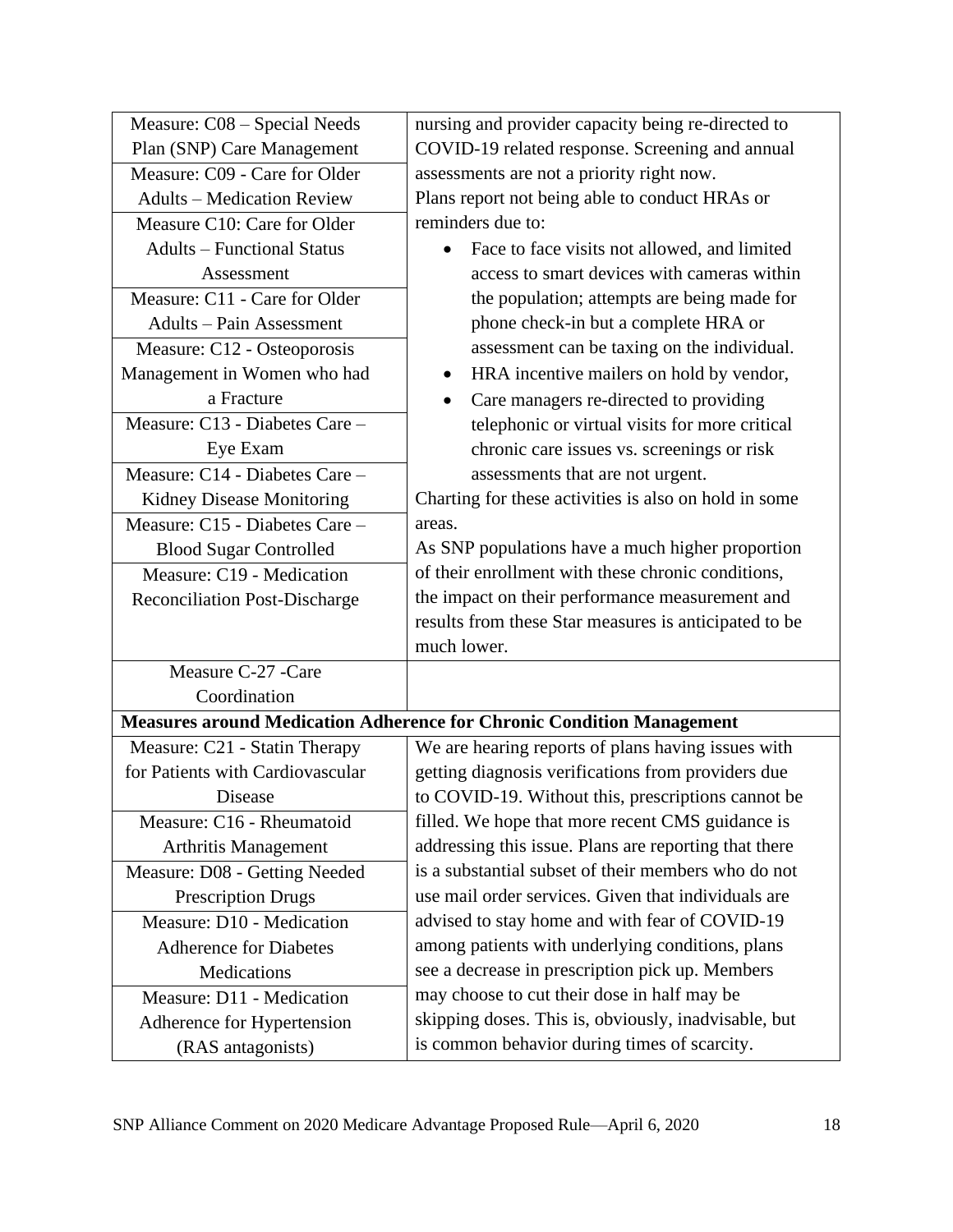| Measure: D12 - Medication           | Coupled with the lack of capacity for follow-up       |
|-------------------------------------|-------------------------------------------------------|
| Adherence for Cholesterol           | visits, plans are concerned that condition            |
| (Statins)                           | management, particularly where medication             |
| Measure: D14 - Statin Use in        | regimens with 30-day supplies are involved—will       |
| Persons with Diabetes (SUPD)        | decline.                                              |
|                                     | As SNP populations have a much higher proportion      |
|                                     | of their enrollment with these chronic conditions,    |
|                                     | the impact on their performance measurement and       |
|                                     | results from these Star measures is anticipated to be |
|                                     | much lower.                                           |
| <b>Additional HEDIS Measure for</b> | This measure requires substantial action by           |
| SNP and MMP PBP Reporting           | providers for data transmittal in very short time     |
| in 2020                             | windows and for follow-up by other providers in a     |
| <b>Transitions of Care</b>          | short time window.                                    |
| <b>Follow up after Emergency</b>    | Moreover, the measure often requires chart review     |
| Department visit for People with    | and is a substantial burden on providers/plans.       |
| Multiple High-Risk Chronic          | The measure is expected to apply to many SNP and      |
| Conditions                          | MMP beneficiaries given the chronic care and          |
|                                     | complexity nature of these populations.               |

While we appreciate CMS' actions in the recently issued Rule that modified the calculation of the 2021 and 2022 Part C and D Star Ratings to address disruption to data collection and measure scores, we are concerned that this does not fully account for the impact of the COVID-19 public health emergency on Star Ratings.

Plans are already reporting that generating Star measures will be challenging for the foreseeable future. Difficulties with data collection will impact some plans more than others. In some areas there are already widespread issues with data availability. Understandably, providers' documentation, capture of all relevant diagnostic codes, and transmittal timeframes for claims and other data to health plans is slowed. Providers in some states have even been informed that they are not to be concerned about documentation during the COVID-19 crisis. We all can see that the most severely impacted regions will have the least capacity to collect and transmit data. For many measures the health plans are the recipients of provider data, not the entities that generate these data.

As SNPs and MMPs have populations with substantially more conditions to manage, their beneficiaries and these data issues are more pervasive for these types of plans. We anticipate greater difficulty among SNPs and MMPs to capture/obtain the data needed to generate Star measures for 2021 where measures continue to be requested by CMS. For 2022, and even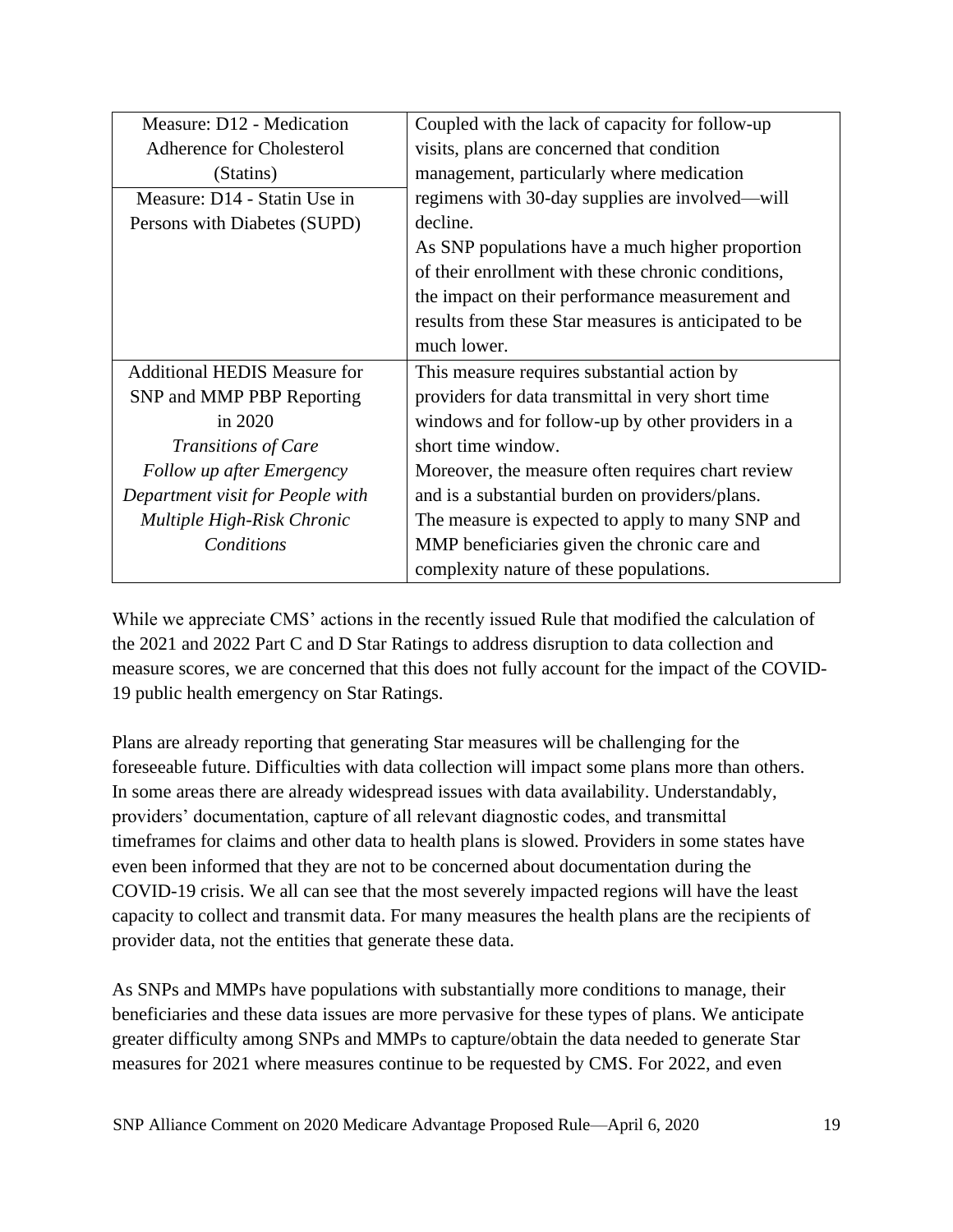2023 and 2024 for some measures, this will persist.

Therefore, while the recent CMS guidance around Stars and quality measurement is much appreciated, questions remain and additional guidance is requested. We've outlined several specific issues brought to our attention:

- Some plans have devoted substantial resources toward improvement in 2019 and early 2020, and had evidence of improvement already accomplished in their CAHPS measures. However, if previous CAHPS survey data is used, those improvements will not be taken into account. Essentially, all past activity is now presumed to reflect the present. Plans have requested some kind of remedy, such as: (1) ability to at least report improvement and have some set-aside to adjust the quality bonus payment system, (2) consideration of averaging of two years of data if past patterns are considered relevant for today—given that last year's measure results may have been an anomaly, or other option that recognizes improvements made.
- Provide for some recognition that SNPs and MMPs have a preponderance of the most affected beneficiaries related to COVID-19 vulnerable populations at the highest risk levels—and the effects of the changes in healthcare access, delivery, and capacity are most likely to impact these individuals and therefore the plans with a high proportion of them in their enrollments. This might include some kind of additional adjustment in Star ratings, quality bonus payment, risk adjustment, or other method to hold harmless plans with the highest risk populations. This would extend into 2021 and 2022 data collection. This is consistent with recommendations that Congress, CMS, ASPE, NQF, and other agencies have been making to better account for social risk and care complexity issues for several years now.

*Looking Ahead:* Given that Congress recognized the unique nature and characteristics of SNPs and permanently established them in 2018, it is time to set up a tailored quality measurement system or take steps that at least acknowledges the unique characteristics and issues of these most vulnerable populations in our measurement system.

**Recommendation:** We ask that CMS consider how to *hold harmless* plans that have a high proportion of the most vulnerable populations in their enrollment given the impact of the virus and this national emergency, or *apply an additional adjustment t*o 2021, 2022 Star ratings and consider these remedies going forward for subsequent measurement years.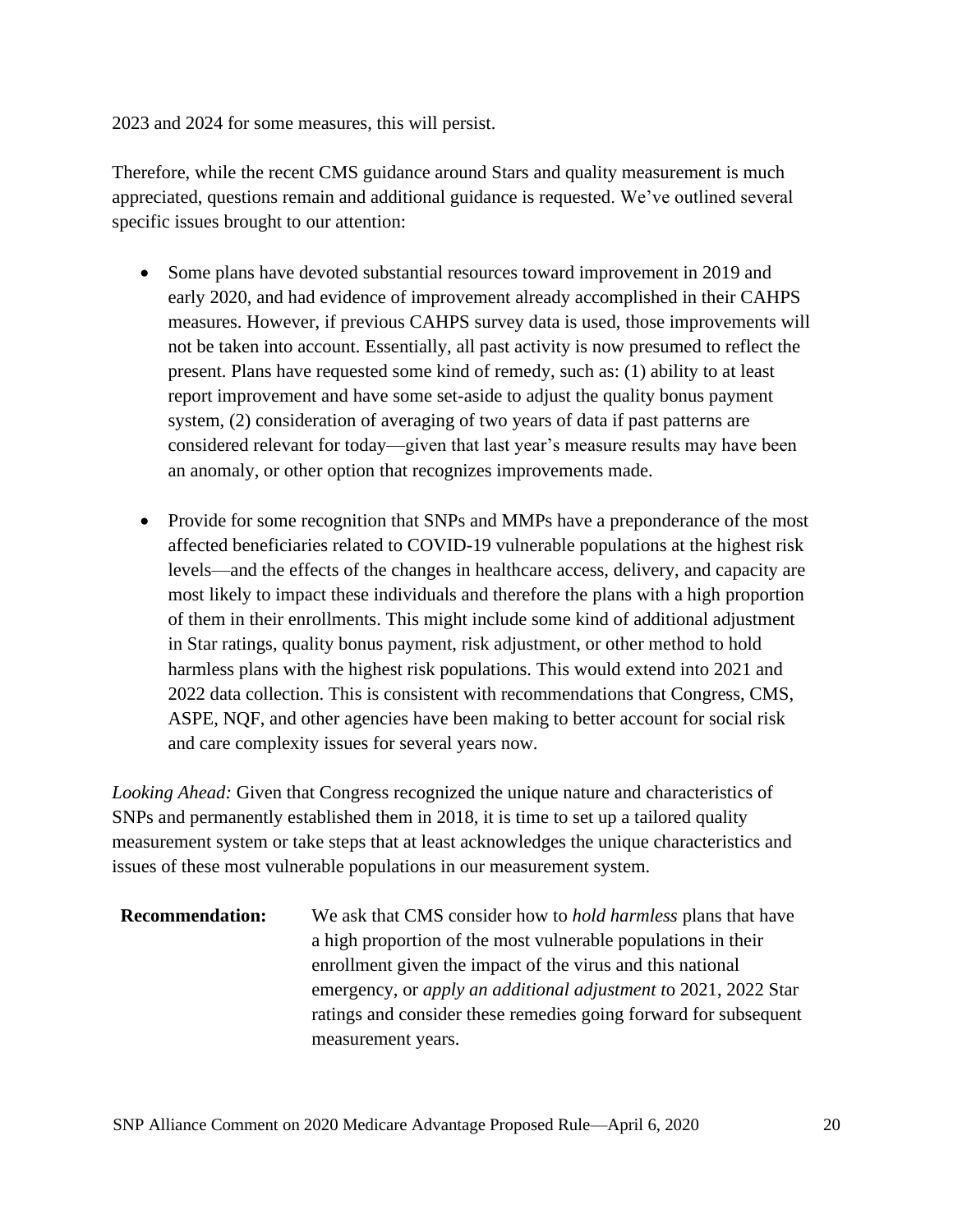# **Recommendation:** We recommend measurement results be grouped into two pools—general MA and SNPs/MMPs or those with high DE/LIS/Disabled proportion of total enrollment, so that we can discern and more accurately reflect distributions in performance that may be correlated with characteristics of the populations enrolled. If we can examine results from plans with similar populations and understand other regional or community-level variations, we have better information to understand the results. This may be particularly important to do to analyze impact of the COVID-19 pandemic.

#### **Star Measures and Methods in the Proposed Rule**

### *Cut Point Methodology (p. 9043)*

The Medicare Stars cut point methodology currently treats all MA plans as being the same; measure results are pooled nationally. We have asked in previous years for CMS to separate out plans with a high proportion of dually-eligible, disabled and low-income individuals e.g., 80 percent or above of total enrollment—before determining cut points or analyzing results. This would improve the accuracy and utility of findings. This would support comparison of plans with greater similarity of population characteristics. These characteristics impact what, how, and when care can be delivered and what outcomes can be achieved. The highest risk groups and the highest risk plans should not be grouped with all other general MA plans—particularly in this time period. This national emergency shines a floodlight on this issue.

As stated, SNP populations have a much higher proportion of their members with underlying chronic conditions and vulnerabilities. These population characteristics impact performance measurement results. Current risk adjustment models have not been set up to take into account the severe and predictable impact of COVID-19. SNPs will be disproportionately impacted.

CMS states: "The primary goal of any cut point methodology is to disaggregate the distribution of scores into discrete categories or groups such that each grouping accurately reflects true performance." To the extent that the Star measure results are under the control or can be influenced by health plan action, AND to the extent that underlying characteristics of the population are not disproportionately influencing some plans more than others, we agree. However, it is arguable that neither of these conditions are met during this national emergency.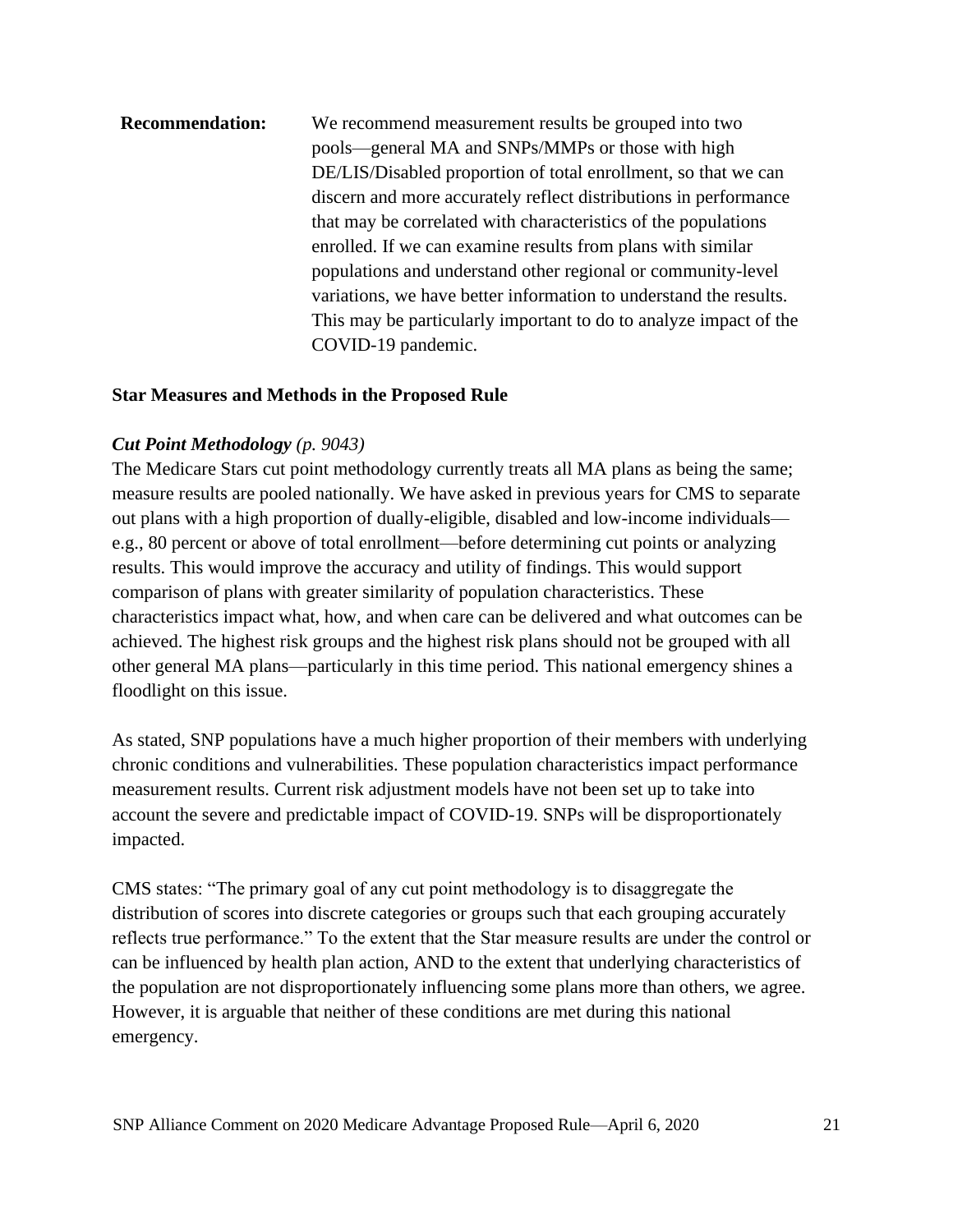Before changes are made to the cut point methodology as proposed, **we request and recommend that CMS re-test their models and present analysis that identifies if the proposed changes to the cut point methodology will have an outsized impact on SNPs serving the most vulnerable.**

Lacking this information, the SNP Alliance cannot provide comment on whether this will help address some of the issues and challenges observed. We cannot discern the impact on special needs health plans of removing the outliers.

In general, our member plans continue to state that **setting a specific target for each measure for each Star level in advance of the measurement year would be the most straightforward approach.**

*Looking Ahead:* The SNP Alliance would appreciate CMS modeling a different approach for distributing score results and setting cut points—such as by first grouping measure results, prior to adjustment, based on populations served by the plan. This grouping would help demonstrate the impact of fundamental differences by population (e.g., proportion dually eligible/disabled/low-income). Three groups could be set as: (1) general MA plans where DE/D/LI proportion of enrollment is low, (2) SNPs and MA plans where DE/D/LI proportion is high, and (3) plans that are in the middle (between high and low proportion based on corridors set by CMS). Such modeling would provide insight as to how strongly population characteristics are correlated with performance and could be used to test whether current case mix adjustment is adequately taking into account these population differences. If there are still gaps, CMS could commit to revising the cut point methods or establishing a different set of cut points for the highest risk populations/plans based on this group as a separate cohort. It is likely that the patterns of care and care management is much more complex in these populations and plans. By pooling all results into one group, it is very difficult to discern differences arising from or associated with enrollment characteristics.

| <b>Recommendation:</b> | The SNP Alliance recommends CMS re-test their models and            |  |
|------------------------|---------------------------------------------------------------------|--|
|                        | present analysis that identifies if the proposed changes to the cut |  |
|                        | point methodology will have an outsized impact on special needs     |  |
|                        | plans serving the most vulnerable.                                  |  |
| <b>Recommendation:</b> | The SNP Alliance recommends setting a specific target for each      |  |
|                        | measure for each Star level in advance of the measurement year,     |  |
|                        | which would be the most straightforward approach.                   |  |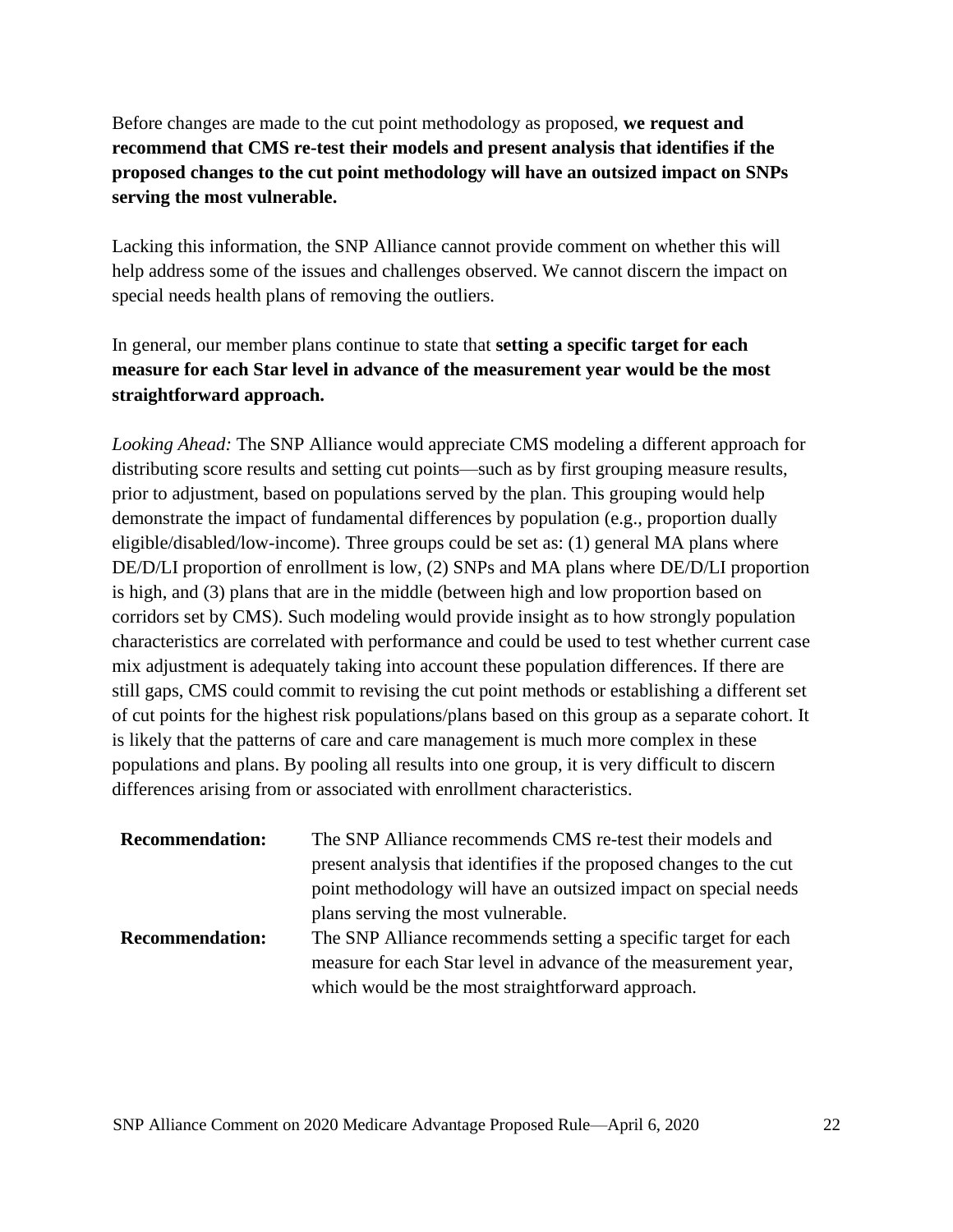#### *New Measures*

The SNP Alliance **recommends that CMS postpone implementation of any new Star measures and extend for two years the time period for Display measures.**

In addition, **we recommend that CMS and measure developers re-consider measures that require substantial data exchange between providers, particularly in short timeframes.** This capacity and operational sophistication even in the best of times is extremely varied. We all agree and want to improve the speed and quality of health information transfer between and among providers for better care management and targeted quality improvement. Unfortunately, providers are unlikely to have bandwidth in the next year to invest resources or time in working toward more robust health information exchange or new technologies.

Looking ahead, the field may need time to recover from this current crisis at least into 2021. **We recommend revisiting the capacity and capability expectations to be definedin specific measures, such as the Transition of Care, ED Follow-up, and other measures, and meeting with provider and plan stakeholders when the crisis has abated.** Measure developers are advised to take their counsel and re-tool measures so that scarce resources are devoted to building the capacity and functionality of the health and social services delivery system rather than measuring something that cannot yet be done in most places due to lack of infrastructure or capacity.

| <b>Recommendation:</b> | The SNP Alliance recommends CMS postpone implementation          |
|------------------------|------------------------------------------------------------------|
|                        | of any new Star measures and extend for two years the time       |
|                        | period for Display measures.                                     |
| <b>Recommendation:</b> | The SNP Alliance recommends CMS and measure developers re-       |
|                        | consider measures that require substantial data exchange between |
|                        | providers, particularly in short timeframes.                     |
| <b>Recommendation:</b> | The SNP Alliance recommends CMS revisiting the capacity and      |
|                        | capability expectations baked into specific measures such as the |
|                        | Transition of Care, ED Follow-up, and other measures—meeting     |
|                        | with provider and plan stakeholders when the crisis has abated.  |

## *Proposed Measure Updates*

*Health Outcome Survey (HOS)* – The SNP Alliance appreciates the proposed changes around the HOS, where additional variables will be included in the case mix adjustment for the PCS and MCS measures. This is a welcome change. We also agree and support the proposed change to increase the minimum required denominator from 30 to 100 for these two measures.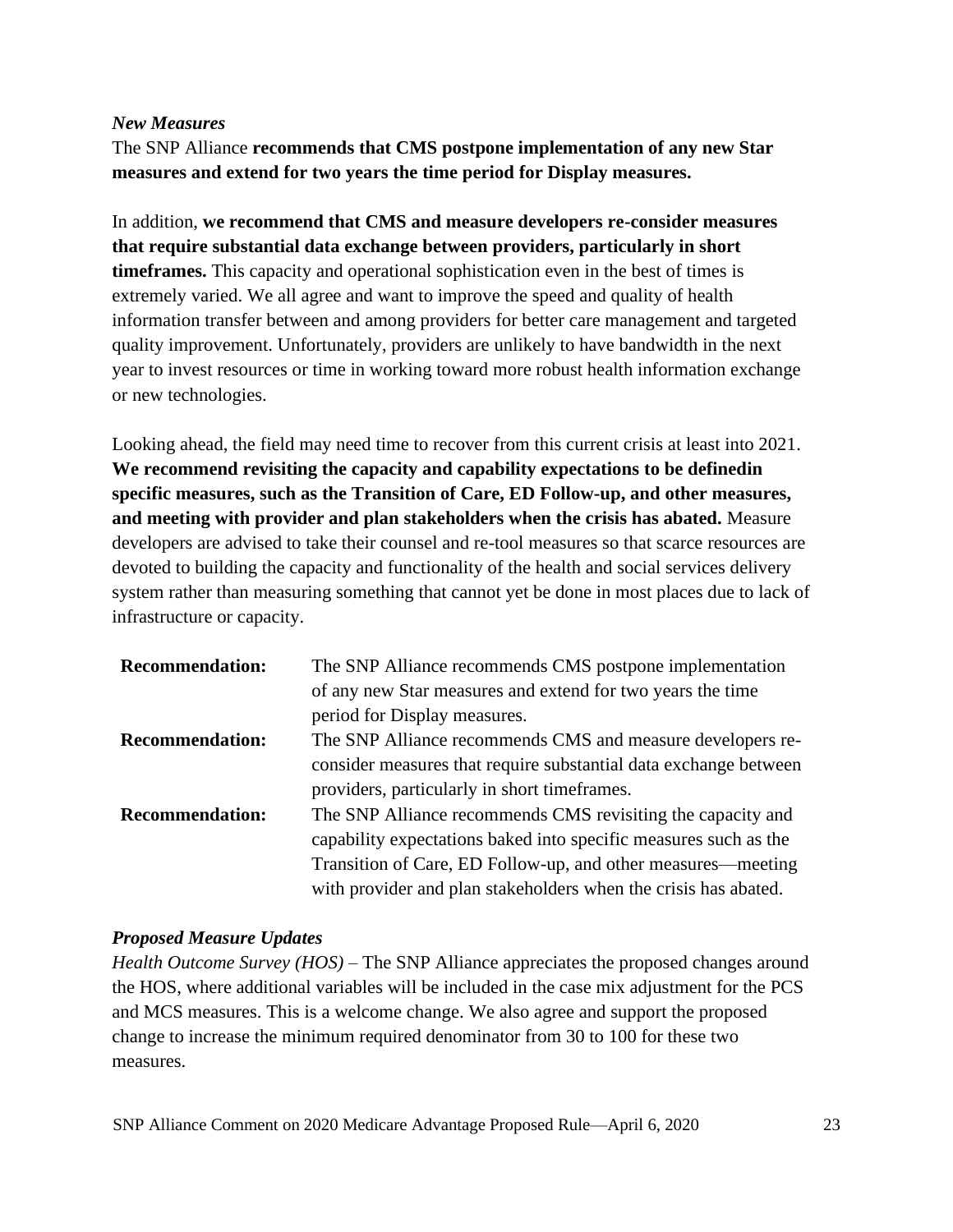However, our concerns remain around HOS methods and these two measures—maintaining or improving physical health and maintaining or improving mental health. These are selfreport of health status without the necessary context to understand the person's response and no ability to trace the results back to actions by the health plan. The time lag between information gathering and producing the measure is about four years—with the chronically ill and complex populations as served by SNPs, the time horizon substantially impacts utility. Even with these welcome changes, our concerns remain.

With the effects of COVID-19 just beginning to be felt—we can clearly see that it will not be prudent to use any data gathered from HOS in 2020—the people most at risk of the virus are the very individuals enrolled in SNPs and every aspect of their lives as well as ability to pursue chronic care management and wellness/preventive practices as recommended is upended. The measure results, if they could even be gathered from these individuals, are likely to be bleak. The results cannot be attributed to health plan actions. This is an illustration of how the measure does not work as it is being applied in Stars.

#### **We recommend that CMS suspend use of the Health Outcomes Survey in 2020 and**

**2021.** Particularly for SNPs, the results such as for PCS and MCS measures are likely to be bleak. Given the methodology of HOS and two-year look-back, the impact will continue to be felt. COVID-19 would make conclusions invalid for data collected in 2020 and results should not be compared to two years prior. This likewise invalidates data collected in 2022 that would be compared to 2020—this affects Star ratings in CY2024. To address the need to continue to provide frailty adjustment to FIDE-SNPs, **we recommend that these adjustments be continued into 2021 based on the last complete HOS or HOS-M survey data.**

*Rheumatoid Arthritis –* SNP Alliance supports removing this measure.

*Transitions of Care—*Transitions of care is a very important focus. This is particularly important for people with multiple complex care needs. We appreciate NCQA's desire to create a measure of effective transitions of care and work done to date. However, this composite measure still focuses on documentation of events rather than the substance of the transition experience. Our concerns remain that this is primarily a measure of data interoperability and exchange capabilities between providers and is not under the control of the plan. The measure timeframes will not be met by many providers—particularly in the current environment. The measure requires labor-intensive chart review—as most providers are not part of an integrated health information delivery system and very few include a health plan in their integrated information system technology. Furthermore, we hear reports that providers do not even have time to enter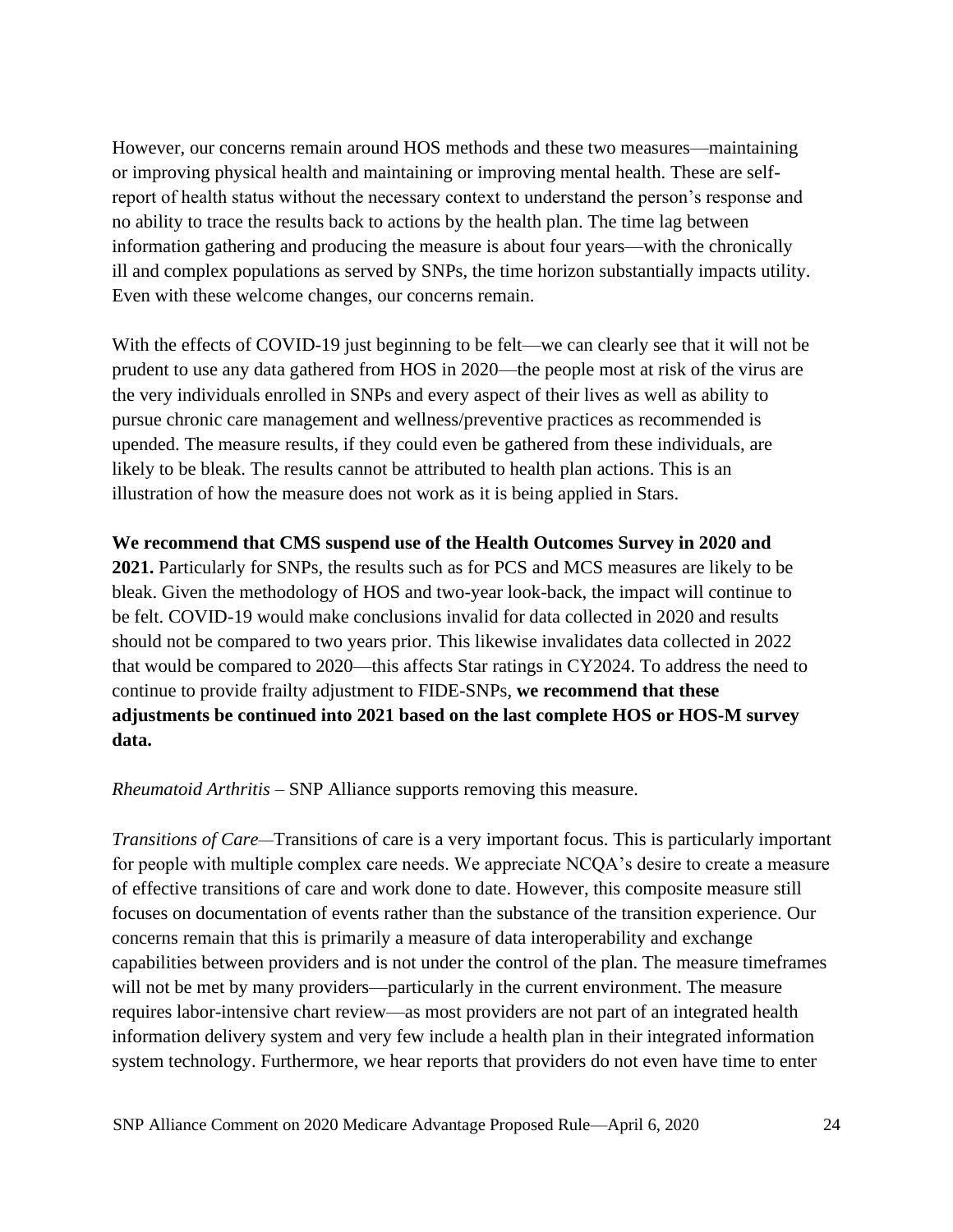data into charts/medical records. Thus, even if timely documentation and notification occurs, it will not be in the chart. Another concern is that this is a 4-part composite measure. Composite measures, by definition, pool several data points together—which does not allow for understanding on the individual components. NCQA's own analysis shows low performance in several components of this measure, including: 16% for Notification of Inpatient Admission, and 10.8% for Receipt of Discharge Information. **We recommend that this measure be postponed for another two years and that further work be done to focus on other elements of transitions of care while the provider community and delivery systems ramp up their information systems for better exchange.**

*Emergency Department (ED) Follow-up for People with Multiple Chronic Conditions –* We encourage CMS to delay the inclusion of the *Follow-up after ED Visits for People with Multiple Chronic Conditions* measure for an additional two years in order to improve the measure accuracy regarding the transition to home, particularly given the challenges related to the increase in ED visits and challenges with provider capacity for follow-up given the effects of COVID-19 and this national public health emergency.

*Patient Experience/Complaints and Access Measure Weights* – While the SNP Alliance supports and promotes consumer engagement, feedback, and feedback, **we recommend that CMS not proceed with increasing the measure weights around these CAHPS measures at this time.** The impact of COVID-19 is just starting to be felt, but there is widespread restriction to access among providers because of concern about capacity and public safety. Providers, states, and others have issued directives to eliminate all prevention, screening, wellness, non-urgent, and elective visits. Even with flexibility around telehealth, access and follow-up is substantially affected. Health care access will be severely restricted for several months, if not longer. This will disproportionately impact SNP populations, as these individuals have multiple chronic and other conditions requiring more frequent visits and follow-up. We must consider that the system will not return to normal for some time.

**We recommend that CMS return to a weight of 1.5 since they will be using old CAHPS survey data for the 2021 and 2022 Star Ratings, and then conduct a critical evaluation of survey and response issues to ensure validity and appropriateness and accuracy of results where the underlying chronic conditions, complexity, and social risk characteristics are fully addressed—this is relevant for CAHPS and HOS.**

| <b>Recommendation:</b> | The SNP Alliance recommends CMS not proceed with changes |
|------------------------|----------------------------------------------------------|
|                        | in the cut point methodology until the impact on SNPs is |
|                        | determined.                                              |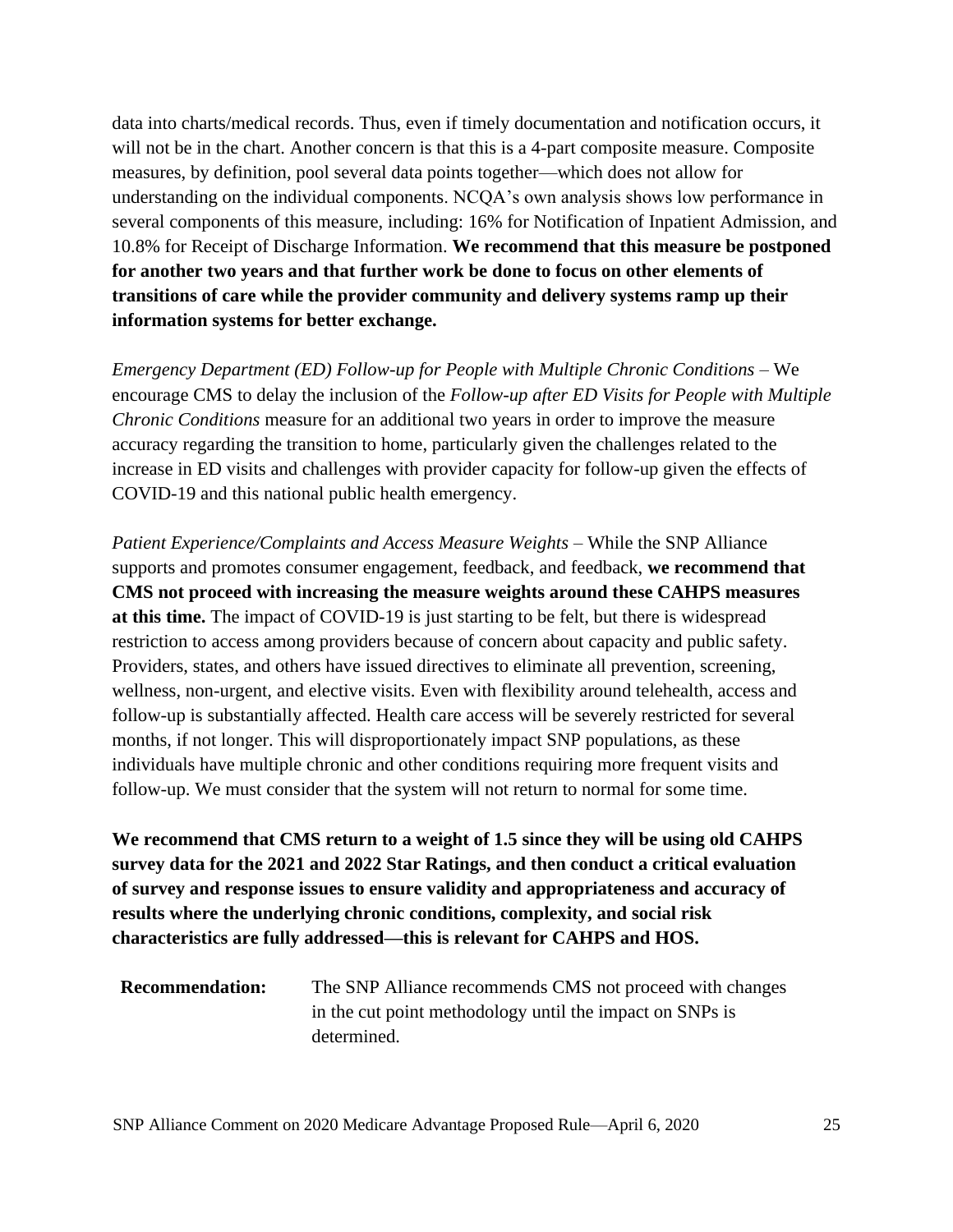| <b>Recommendation:</b> | The SNP Alliance recommends CMS consider plan stratification                                                                                                                                                                                                                                                                                                                                                                                |
|------------------------|---------------------------------------------------------------------------------------------------------------------------------------------------------------------------------------------------------------------------------------------------------------------------------------------------------------------------------------------------------------------------------------------------------------------------------------------|
| <b>Recommendation:</b> | based on proportion DE/LI/Disabled prior to setting cut points.<br>The SNP Alliance recommends CMS issue additional guidance<br>around measurement for 2021 and 2022 Star ratings to take into<br>account and implement remedies arising from the differences<br>among plans' enrollment in order to recognize plans with the<br>highest proportion of vulnerable populations and adjust<br>measurement ratings and quality bonus payments. |
| <b>Recommendation:</b> | The SNP Alliance recommends CMS suspend use of the Health<br>Outcomes Survey in 2020 and 2021.                                                                                                                                                                                                                                                                                                                                              |
| <b>Recommendation:</b> | The SNP Alliance recommends CMS maintain the FIDE-SNP<br>frailty adjuster as determined from 2019 data -so that the current<br>adjustment extends from 2020 and 2021 to hold harmless FIDE-<br>SNP <sub>s</sub> .                                                                                                                                                                                                                           |
| <b>Recommendation:</b> | The SNP Alliance recommends CMS postpone implementation<br>of new Star measures and delay movement of measures from the<br>Display page.                                                                                                                                                                                                                                                                                                    |
| <b>Recommendation:</b> | The SNP Alliance recommends CMS re-tool the Transition of<br>Care and Follow-up to ED measures reflecting provider and plan<br>input on what aspects of transitions of care and ED visit follow-<br>up for people with chronic conditions can be assessed and taking<br>into account the reality of information exchange and recognizing<br>provider reporting burden.                                                                      |
| <b>Recommendation:</b> | The SNP Alliance recommends CMS do not proceed with<br>increase in measure weights for patient experience and access<br>measures, and return to a weight of 1.5 for 2021 and 2022 in<br>these years when old data is being used to calculate Star measure<br>results.                                                                                                                                                                       |
| <b>Recommendation:</b> | The SNP Alliance recommends that CMS conduct a critical re-<br>evaluation of CAHPS and HOS survey instruments, methods, and<br>results to determine what additional adjustments should be made<br>to take into account population differences.                                                                                                                                                                                              |

## **I. Medical Loss Ratio (MLR) (§§ 422.2420, 422.2440, and 423.2440) (page 9065)**

## *Summary of Change***s:**

*CMS proposes to change the definition of incurred claims in MLR calculations to allow for more accurate accounting of supplemental benefits including SSBCI benefits such as expenses from*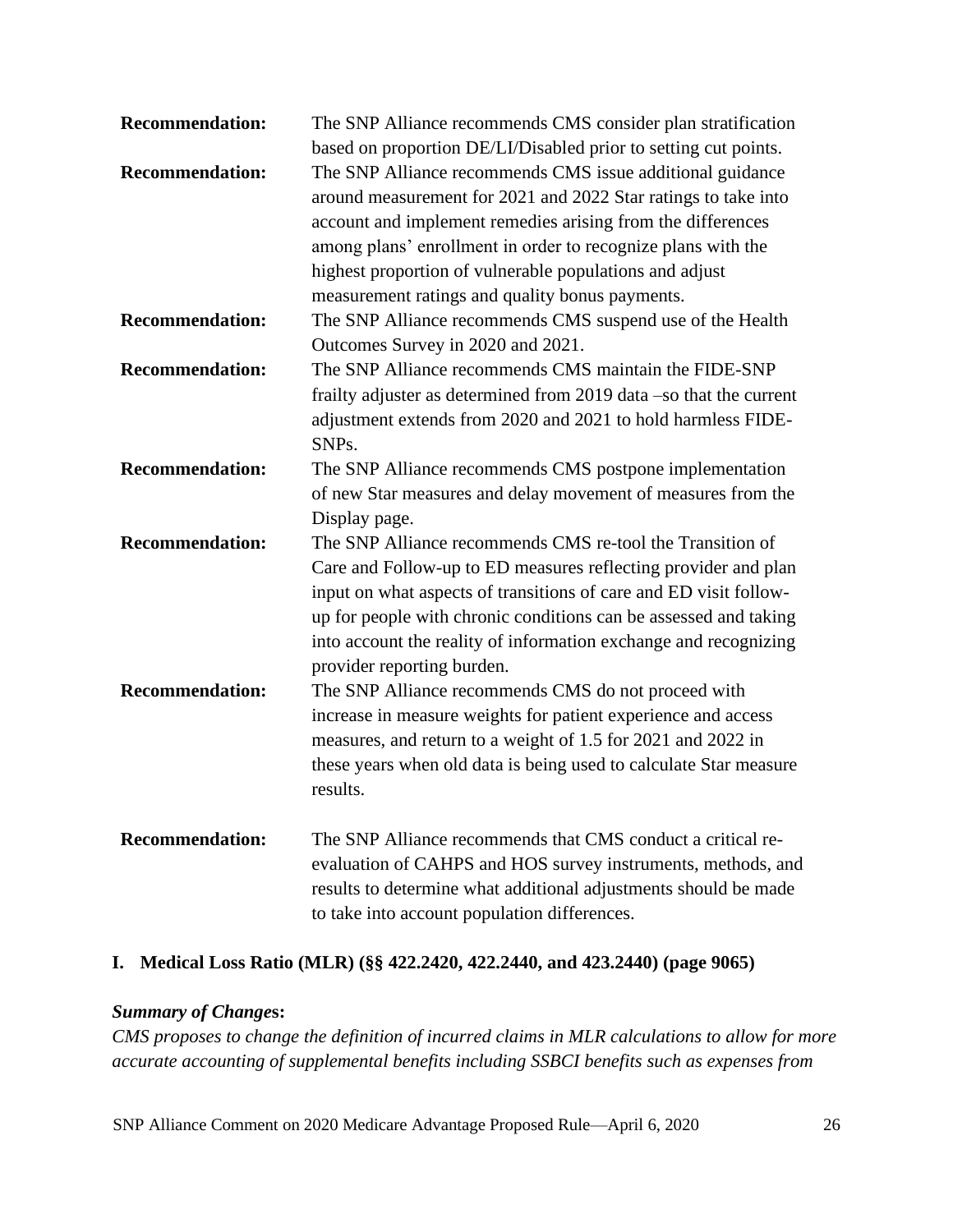#### *non-providers.*

### **SNP Alliance Comments:**

The SNP Alliance supports this change and commends CMS for recognizing the role played by organizations and providers who fall outside of the current definition of providers for MLR purposes in implementing the new expanded benefit flexibility. We have long supported additional benefit flexibility to address SDOH, health maintenance and homebased services as now allowed under the increased benefit flexibility.

We also join with others in recommending that CMS make the same accommodation for expenses necessary to providing care and services during this COVID-19 crisis. SNPs serving complex and vulnerable populations will need to employ a range of community resources to prevent the spread of this virus to their enrollees and to combat it most effectively, including the flexibility to creatively address SDOH prevalent among their members.

**Recommendation:** The SNP Alliance recommends CMS expand the MLR provision to specifically accommodate necessary COVID-19 expenses provided through non-provider partners.

### **VI. Codifying Existing Part C and D Program Policy (page 9072)**

## **E. Medicare Advantage (MA) and Cost Plan Network Adequacy (§§ 417.416 and 422.116) (page 9092)**

## *Summary of Changes:*

*CMS proposes to codify its general rules that an MA plan must meet maximum time and distance standards and contract with a specified minimum number of each provider and facility specialty type, with each contract provider type within maximum time and distance of at least one beneficiary in order to count toward the minimum number. CMS proposes additional changes to the time and distance methodology to apply a standard that 85% of beneficiaries have access to at least one provider of each specialty type versus the current 90% for beneficiaries in Micro, Rural and CEAC counties. They also propose a 10% credit towards the percentage of beneficiaries required for to dermatology, psychiatry, neurology, otolaryngology, and cardiology when the MA plan includes one or more contracted telehealth providers and another 10% credit toward the beneficiary percentage for affected providers and facility types in states with CON laws or other state impose anti-competitive restrictions.* 

#### **SNP Alliance Comments:**

The SNP Alliance supports these changes to the time and distance standards. We are encouraged by the telehealth expansions provided here and in the recent COVID-19 guidance. In addition,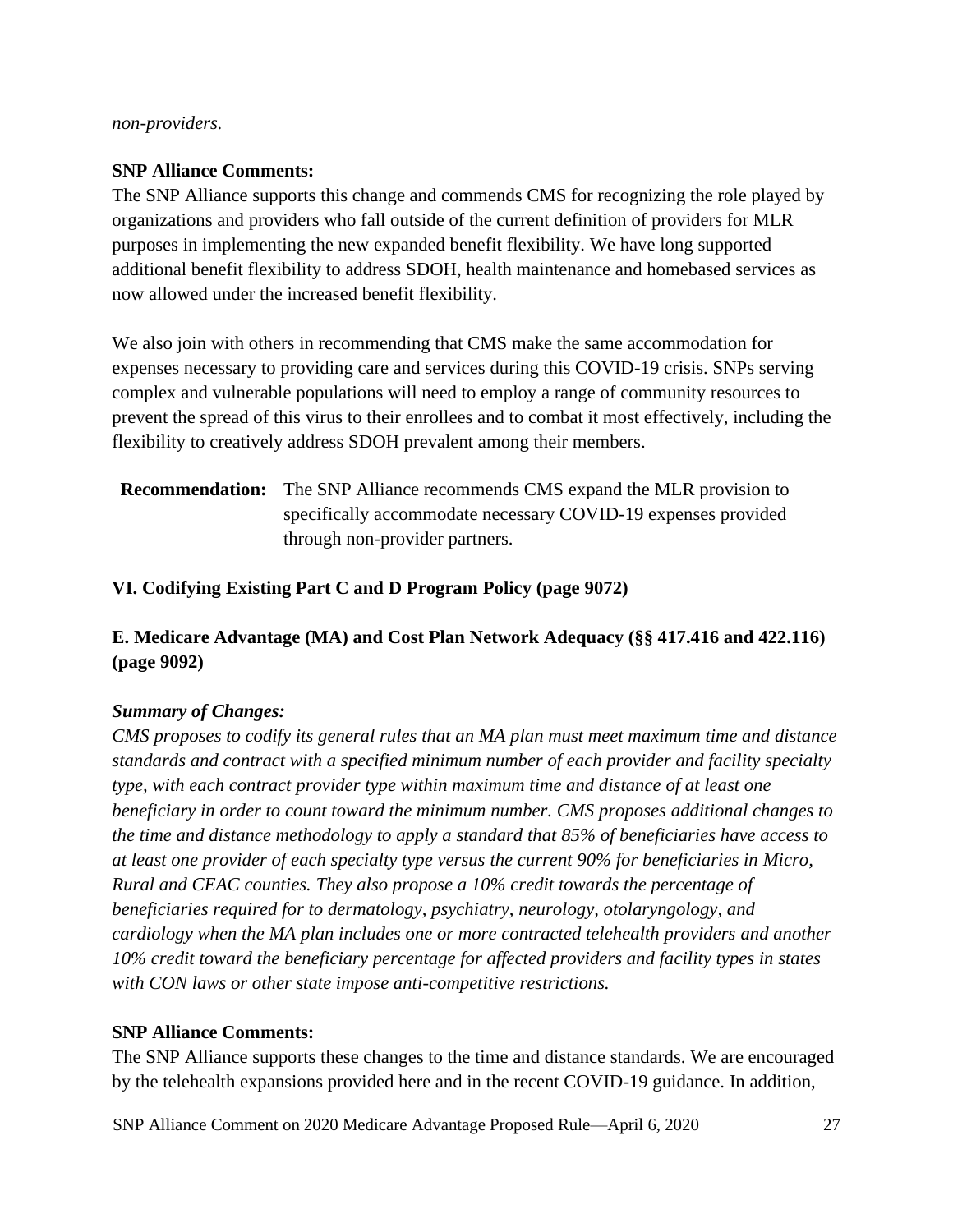**we suggest that CMS carefully but rapidly evaluate the temporary COVID pandemic flexibilities to see which provisions might be appropriate for more permanent inclusion in these standards. We also recommend that CMS include diagnoses from telehealth encounters in risk adjustment.** This will be critically important as SNPs experience spikes in illness rates where telehealth will be an even more important tool in serving vulnerable enrollees. Where appropriate technology is available, **we also suggest adding "Ophthalmology" and "Allergy and Immunology" to the list of provider specialty types covered under the proposed 10% credit.** CMS should also consider providing an additional credit where plans establishes telehealth services at a remote clinic that reduces the travel burden for enrollees.

We ask that CMS carefully review the data sources utilized in determining provider availability. In the past these data have not always been current and in some cases it has impeded network adequacy compliance by counting providers in a neighboring state as accessible even though it would require hours of driving around a lake or traveling by boat to reach them. CMS should assure that the data incorporates recognition of such ongoing geographical obstacles and provide permanent exceptions where it does not. As it is codified, the exceptions process should remain flexible enough to accommodate these situations, as well as situations where it is documented that providers are using anticompetitive means to leverage fiscal arrangements and impeding a plans ability to achieve network adequacy. CMS should allow applicants to assert anticompetitive efforts by a provider even if that provider is currently contracting with more than one existing MAO.

The SNP Alliance also believes that the proposed rule fails to apply network adequacy standards that are appropriate to I-SNPs. As noted in the beginning discussion of network adequacy in the preamble, the MA plan must maintain a network of appropriate providers that is sufficient to provide adequate access to covered services to meet the needs of the population served.

Thus, the statutory obligation that CMS needs to implement is to focus on the needs of the **population served**. The population served are the residents of the long-term care facility where the I-SNP members reside. In this context, CMS has the responsibility to interpret the "prevailing community pattern of health care" to the patterns of care for services received by these residents. The SNP Alliance asserts that using CMS' existing review methodology, which focuses on community patterns of care of beneficiaries residing throughout the counties of the service area is inappropriate for I-SNPs and inconsistent with CMS' statutory obligation of focusing on the needs of the population served. To address this issue, the SNP Alliance recommends that CMS revise proposed §422.116 as follows:

• Allow for the removal of a specialty or facility type from the network adequacy evaluation for facility-based I-SNPs by modifying proposed §422.116(b)(3), which, as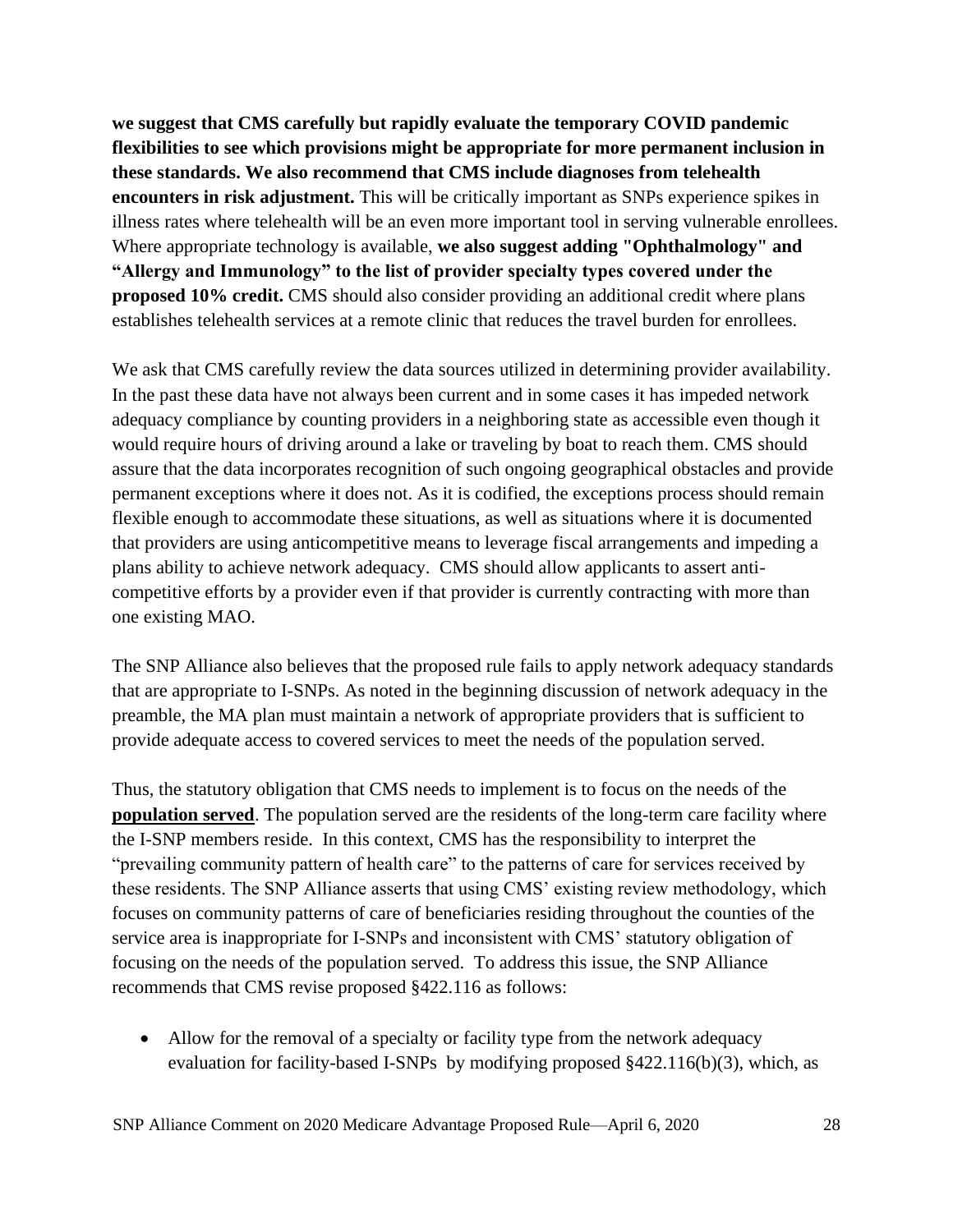proposed, would give CMS the discretion to remove the entire specialty or facility type. Our proposed modification would give CMS the added discretion to remove designated specialty or facility types only for I-SNPs.

- In evaluating network adequacy, allow I-SNPs to meet the standard for specialty types where the specialists furnish their services in the facility itself. This suggestion could be implemented by allowing an I-SNP to request an exception for any specialty type that does not meet the time and distance standards and that the I-SNP can demonstrate that it has arrangements for that specialty type to provide services to its enrollees on a regular basis. To effectuate this suggestion, we recommend that CMS revise the proposed exceptions language in §422.116(f) to expressly provide for this exception.
- Allow for an exception by an I-SNP that does not meet CMS' time and distance standards by either allowing the I-SNP to limit its time and distance evaluation to the location of its facility(ies) or by demonstrating that the I-SNP is providing access to the provider type in the same manner as Medicare fee-for-service residents of the facilities have access. To effectuate this recommendation, we recommend that CMS revise its proposed exceptions paragraph, §422.116(f), to expressly incorporate this flexibility.

Underlying the last two recommendations is the SNP Alliance's disagreement with CMS regarding CMS' flexibility to limit its network adequacy review only to an I-SNP when the sponsor does not offer a general MA plan. CMS has taken the position that, when a contract is approved by CMS, it approves the applicant to offer a general MA plan. Therefore, the services need to be accessible and available throughout the services area. The question is whether CMS is obligated to maintain this policy if a sponsor wants to offer an I-SNP and not a general MA plan. The SNP Alliance believes that CMS is not legally required to apply this policy if an applicant only intends to offer an I-SNP. We also believe applying this practice blindly is poor public policy. The SNP Alliance asserts that CMS ought to be promoting I-SNPs – a model designed to serve the most vulnerable of Medicare beneficiaries. Adoption of this recommendation is needed to further promote the development of I-SNPs and to serve the best interests of this important and vulnerable population.

|                        | <b>Recommendation:</b> The SNP Alliance recommends CMS evaluate and permanently |
|------------------------|---------------------------------------------------------------------------------|
|                        | incorporate additional telehealth flexibilities based on COVID guidance         |
|                        | and experience.                                                                 |
| <b>Recommendation:</b> | The SNP Alliance recommends CMS incorporate diagnoses from                      |
|                        | telehealth encounters into risk adjustment as soon as possible in order to      |
|                        | capture the true impacts from the COVID pandemic.                               |
| <b>Recommendation:</b> | The SNP Alliance recommends CMS add specialty types                             |
|                        | Ophthalmology and Allergy and Immunology to the list of specialty               |
|                        | types covered under the 10% credit and consider providing additional            |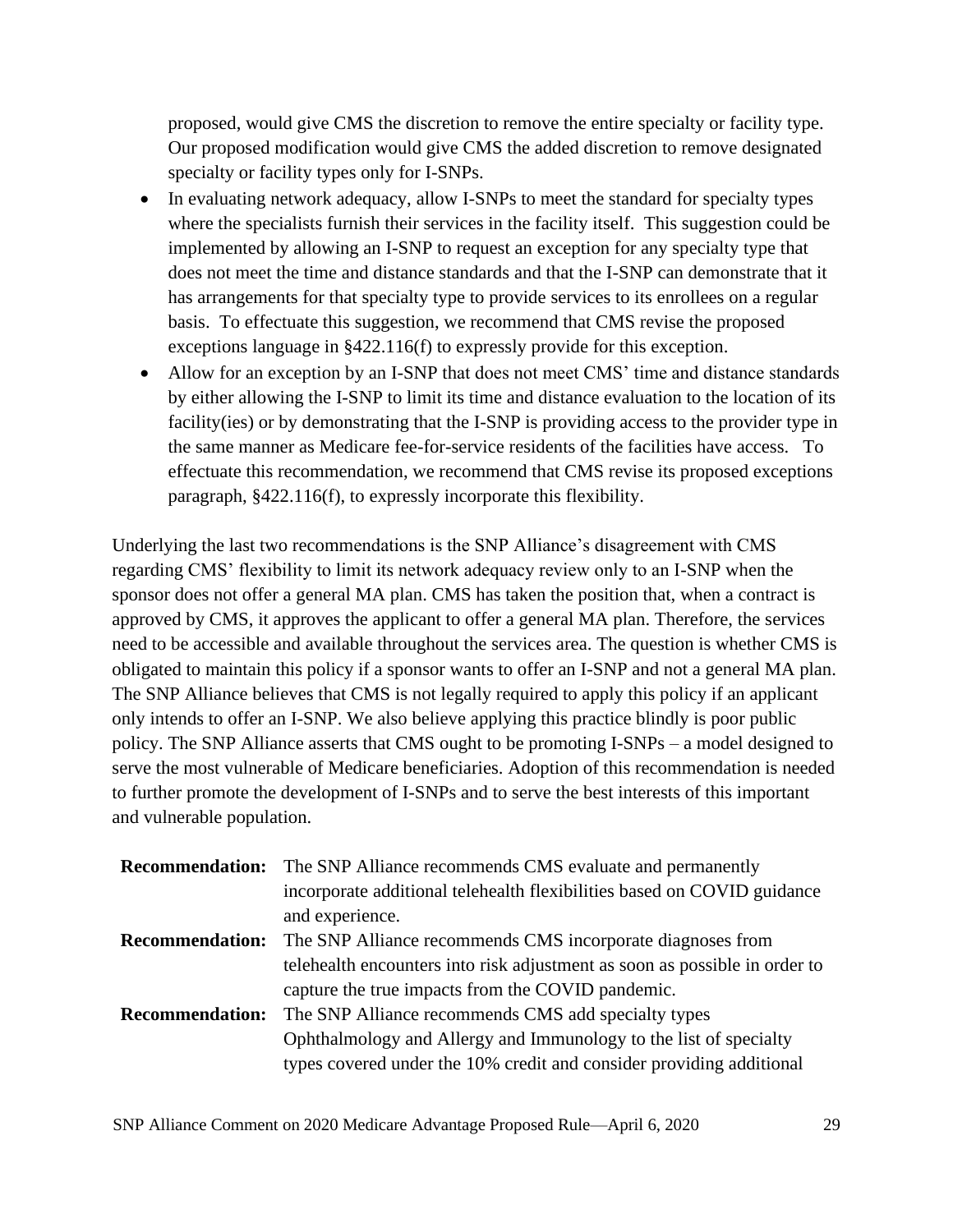|                        | credit for telehealth at remote clinics that reduce travel burdens for   |
|------------------------|--------------------------------------------------------------------------|
|                        | enrollees.                                                               |
| <b>Recommendation:</b> | The SNP Alliance recommends CMS review data sources for network          |
|                        | adequacy expectations and provide assurance that it accurately reflects  |
|                        | availability of providers where there may be repeated exception requests |
|                        | based on geographical barriers. CMS should grant permanent exceptions    |
|                        | for such circumstances.                                                  |
| <b>Recommendation:</b> | The SNP Alliance recommends CMS consider exceptions based on             |
|                        | documented provider activities that have resulted in anticompetitive     |
|                        | practices impeding efforts to meet network adequacy standards.           |
| <b>Recommendation:</b> | The SNP Alliance recommends CMS adopt the I-SNP specific                 |
|                        | recommendations noted above.                                             |

## **I. Past Performance (§§ 422.502 and 423.503) (page 9111)**

#### *Summary of Changes:*

*CMS is updating its past performance methodology. In doing so CMS notes that the agency intends to exclude intermediate sanctions imposed on D-SNPs (2021 through 2025) as a basis for denying a MA or Part D application.* 

#### **SNP Alliance Comments:**

The SNP Alliance appreciates CMS acknowledgement that given the new requirements of the BBA of 2018, some D-SNPs may be subject to intermediate sanctions under that authority and are not tied to overall contract performance.

We do not recommend that CMS use only one year of low Star performance as a criterion for judging applications. This is not adequate time for understanding trends, and given the challenges with some of the Star measures, the rating may not reflect true performance for highrisk, complex beneficiaries. Furthermore, external events, such as are occurring now in 2020, may greatly impact Star ratings independent of health plan action.

## **Recommendation:** The SNP Alliance recommends CMS stay with a 3-year look-back on Star measures and considering other evidence of poor performance if additional criteria are needed.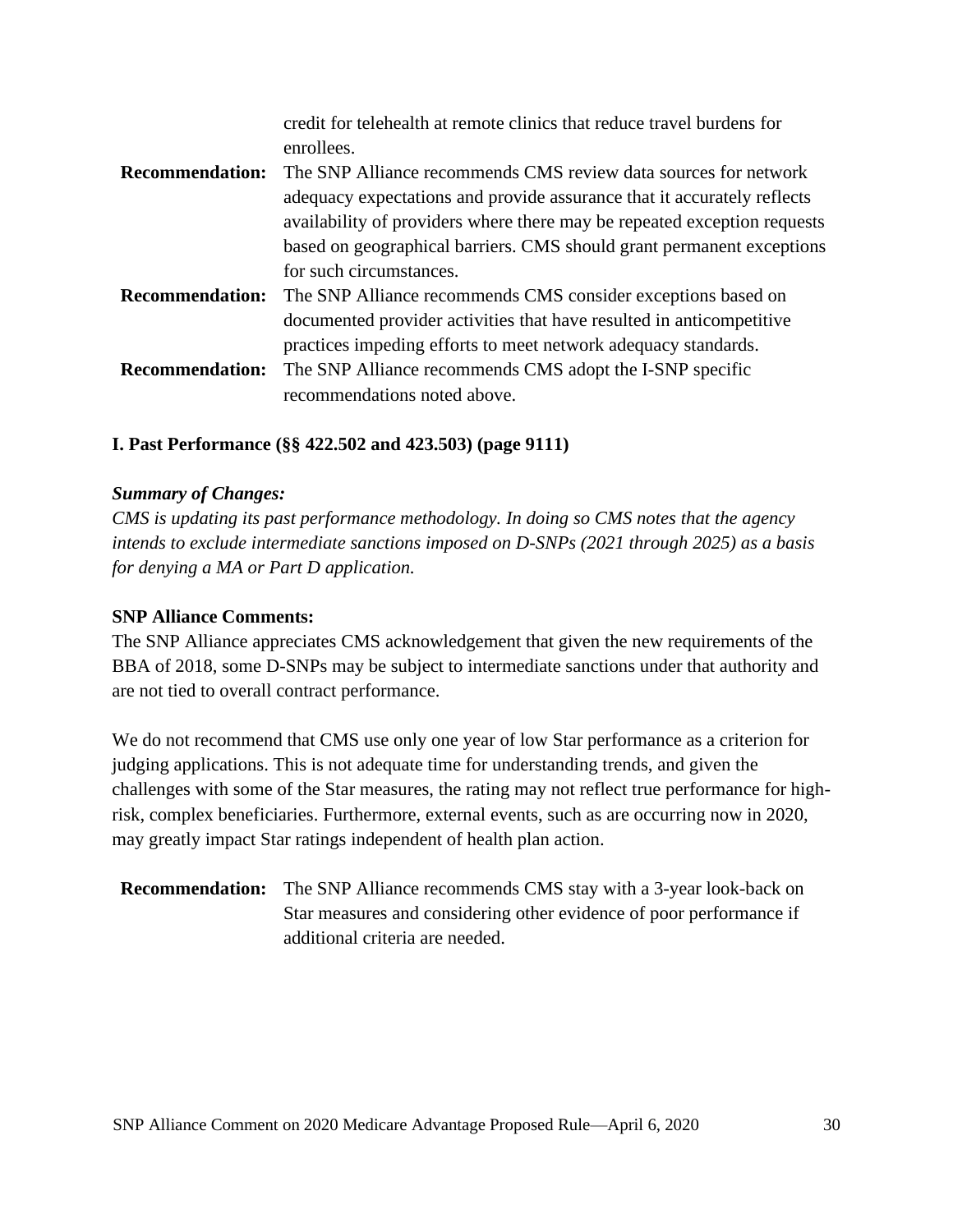## **M. Special Election Periods (SEPs) for Exceptional Conditions (§§ 422.62 and 423.38) (page 9116)**

## *Summary of Changes*

*CMS is proposing to codify Part A and B (C) SEPs that CMS adopted and implemented through sub-regulatory guidance as exceptional circumstances. Except where noted in the proposed rule, the intent of CMS is to codify the current policy, as reflected in section 30.4.4 of Chapter 2 of the Medicare Managed Care Manual. CMS also seeks specific comment on whether CMS has overlooked any feature of the current policy that should be codified and if there are other exceptional circumstances CMS has not identified for which establishing a SEP should be considered. Part D SEPs: Also based on the Secretary's authority to create Part D SEPs for individuals who meet exceptional conditions, CMS proposes to codify SEPs currently outlined in sub-regulatory guidance that coordinate with Part D election periods.*

## **SNP Alliance Comments:**

In general, the SNP Alliance supports this CMS proposal, including the proposal to codify a SEP for individuals affected by a FEMA-declared weather-related emergency or major disaster. The SNP Alliance also commends CMS' decision to retain existing §422.62(b)(4) as §422.62(b)(26) in order to give CMS the administrative discretion in the future to identify additional exceptional circumstances through policy issuances. We have two suggestions in response to CMS' invitation to suggest other exceptional circumstances.

Given the current COVID-10 pandemic, **we strongly encourage CMS to clarify SEPs for enrollees impacted by public health emergencies like the COVID-19 pandemic and to align such SEPs with the extreme and uncontrollable circumstances Star Ratings policies.** Enrollees may not be able to make informed decisions or may need to make decisions outside of normal timeframes during these extreme circumstances. In addition, as more states change their policies while implementing new integration standards to facilitate further alignment with Medicaid, **we recommend a SEP to account for varying state Medicaid enrollment timeframes for FIDE and HIDE SNPs.**

Finally, we **recommend that CMS consider returning to a continuous open enrollment SEP for dually eligible individuals wishing to enroll in a FIDE or HIDE SNP.** We are aware that states within the FAI demonstration all accepted an option to waive the move to quarterly SEPs instituted in 2019 so MMPs are operating with a continuous SEP for dually eligible members. However, D-SNPs, including fully integrated plans such as FIDE SNPs, are restricted to a quarterly SEP. We understand that the move to quarterly SEP was to address issues of enrollment churn in some states, often related to supplemental benefits. However, we are not aware of any evidence that churn has been a serious problem among FIDE SNPs.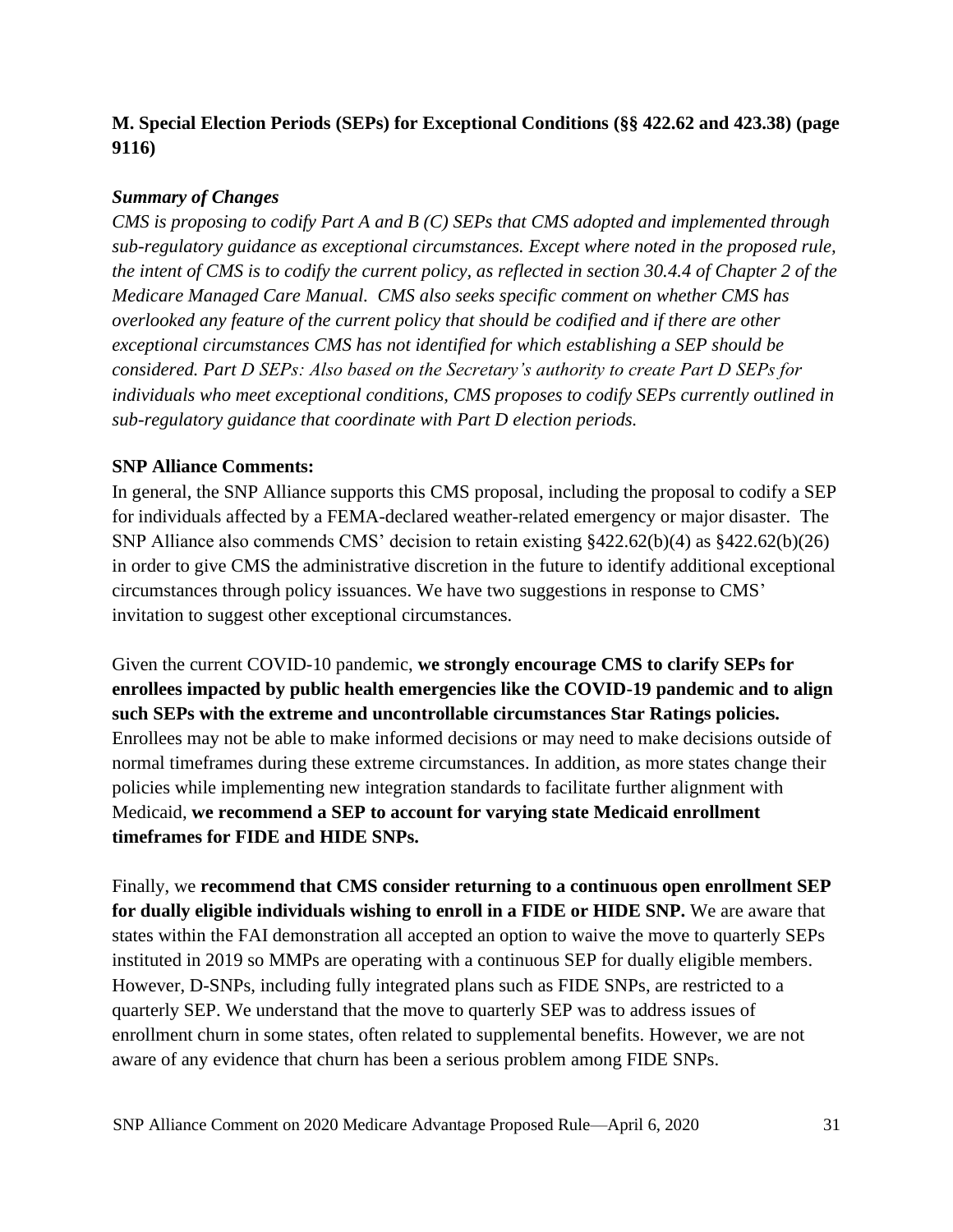Longstanding FIDE SNPs indicate this this change has placed undue burden and unnecessarily introduced administrative complexity for stakeholders, including: enrollees and caregivers who help make health insurance decisions; county staffs who administer eligibility for Medicaid programs for aged, blind and disabled populations; providers who serve these enrollees and must track enrollment/eligibility; Medicaid agencies that work closely with contracted integrated D-SNPs and counties to achieve an aligned, seamless, enrollee-friendly, integrated enrollment process for these enrollees; and finally, health plans offering FIDE and HIDE SNPs. Adding this limitation on plan change has increased the complexity aged and disabled FBDE enrollees already face related to health care eligibility and enrollment (e.g., this limitation adds a another, unnecessary layer to the existing complexity of maintaining Medicaid eligibility).

| <b>Recommendation:</b> | The SNP Alliance recommends CMS expand the SEP for individuals           |
|------------------------|--------------------------------------------------------------------------|
|                        | affected by a FEMA-declared weather-related emergency or major           |
|                        | disaster to include public health emergencies such as the COVID-10       |
|                        | pandemic.                                                                |
| <b>Recommendation:</b> | The SNP Alliance recommends CMS establish a SEP to be used to            |
|                        | ameliorate problems with varying state Medicaid enrollment timeframes    |
|                        | for FIDE and HIDE SNPs.                                                  |
| <b>Recommendation:</b> | The SNP Alliance recommends CMS provide a continuous SEP for             |
|                        | dually eligible individuals wishing to enroll in a FIDE or HIDE SNP.     |
| <b>Recommendation:</b> | The SNP Alliance notes that CMS, through proposed $\S422.62(b)(26)$ ,    |
|                        | has the administrative discretion to expand the terms of one of the SEPs |
|                        | that CMS is proposing to be added to the regulations.                    |

## **H. Requirements for Medicare Communications and Marketing (§§ 422.2260–422.2274; 423.2260–423.2274) (page 9108)**

#### *Summary of Changes*

*CMS is proposing to codify existing policy with regard to tis Medicare Communications and Marketing provisions*

## **SNP Alliance Comments:**

In the proposed rules, CMS omits the provisions in the Communications and Marketing Chapter that apply to practices occurring in long-term care facilities. It is unclear why CMS decided to omit these provisions from the regulations. CMS is proposing to retain these provisions in the Manual chapter, as noted in the August 6, 2019, CMS guidance. As proposed, it may be confusing to have most of the provisions related to activities in a healthcare setting to be included in §422.2266 while retaining the long-term care facility provisions in the Manual. The long-term care facility provisions in Section 60.4.1 of the Chapter are important provisions to I-